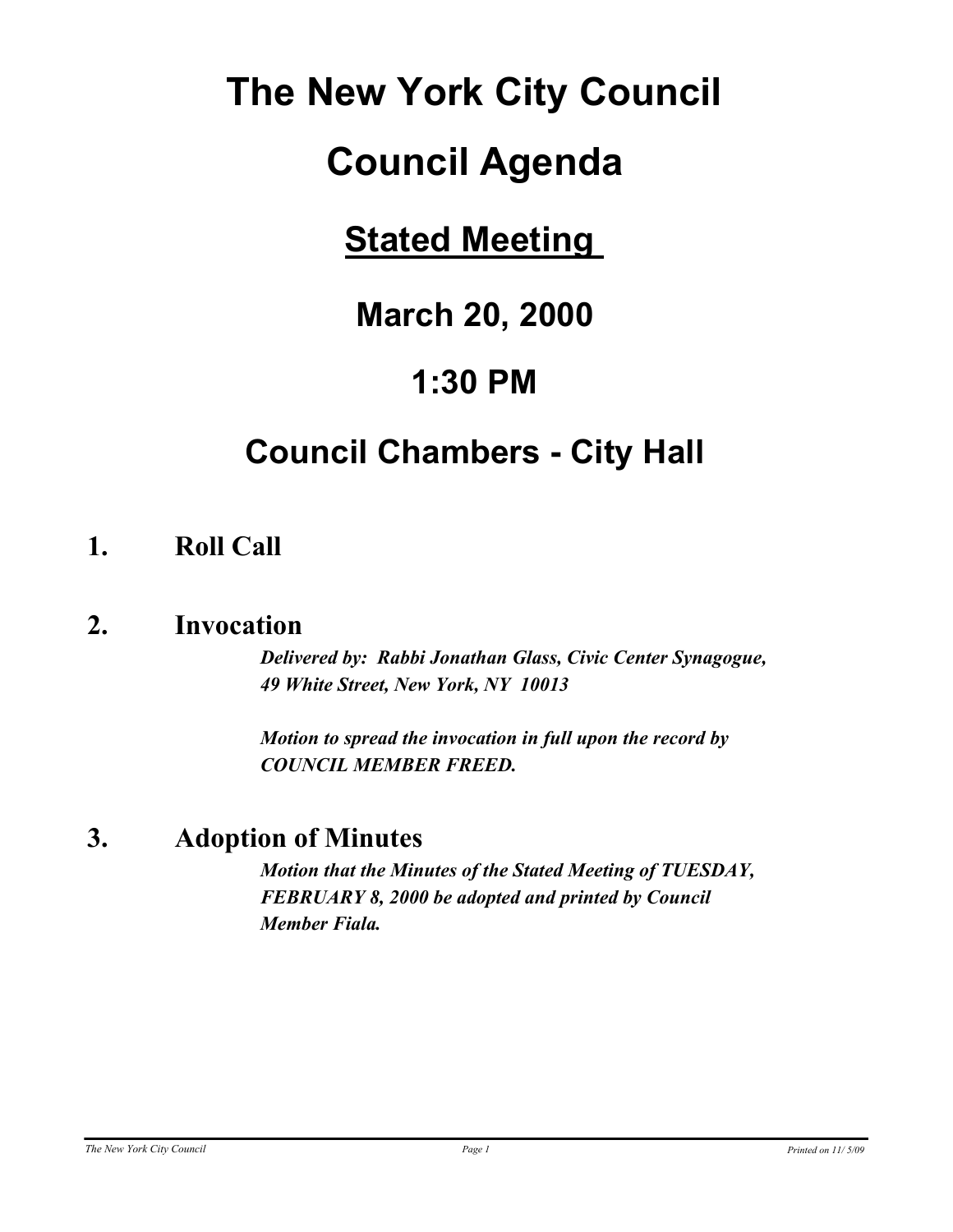# **4. Messages and Papers from the Mayor**

| M 0792-2000 | Veto, Int. No. 316-A Work Experience Program, Grievance<br>Procedure                                                                                                                                                                                                                                                                                                                                                                                                                                                                                          |
|-------------|---------------------------------------------------------------------------------------------------------------------------------------------------------------------------------------------------------------------------------------------------------------------------------------------------------------------------------------------------------------------------------------------------------------------------------------------------------------------------------------------------------------------------------------------------------------|
|             | Communication from the Mayor - Mayors veto and<br>disapproval message of Introductory Number 316-A, in<br>relation to the establishment of a grievance procedure for<br>participants in the City's Work Experience Program.<br><b>Governmental Operations</b>                                                                                                                                                                                                                                                                                                 |
| M 0793-2000 | Veto, Int. No. 354-A, Transitional Jobs Program                                                                                                                                                                                                                                                                                                                                                                                                                                                                                                               |
|             | Communication from the Mayor - Mayors veto and<br>disapproval message of Introductory Number 354-A, in<br>relation to the establishment of the transitional jobs program, a<br>program designated to create temporary employment in the<br>public sector and in community-based organizations, and to<br>provide the participants of such program with education and<br>training, career counseling, and related services, to enhance<br>their ability to secure permanent employment after their<br>participation in such program.<br><b>General Welfare</b> |
| M 0794-2000 | Veto, Int. No. 459-A, Public Wholesale Markets                                                                                                                                                                                                                                                                                                                                                                                                                                                                                                                |
|             | Communication from the Mayor - Mayors Veto and<br>disapproval message of Introductory Number 459-A, in<br>relation of public wholesale markets.<br><b>Economic Development</b>                                                                                                                                                                                                                                                                                                                                                                                |
| M 0795-2000 | <b>Conficts of Inrerest Board, Withdraw Nomination, Mel P</b><br>Barkan,                                                                                                                                                                                                                                                                                                                                                                                                                                                                                      |
|             | Communication from the Mayor - Withdrawing the<br>nomination of Mel P. Barkan from the City Council for its<br>advice and consent regarding his appointment to the New York<br>City Conflicts of Interest Board.                                                                                                                                                                                                                                                                                                                                              |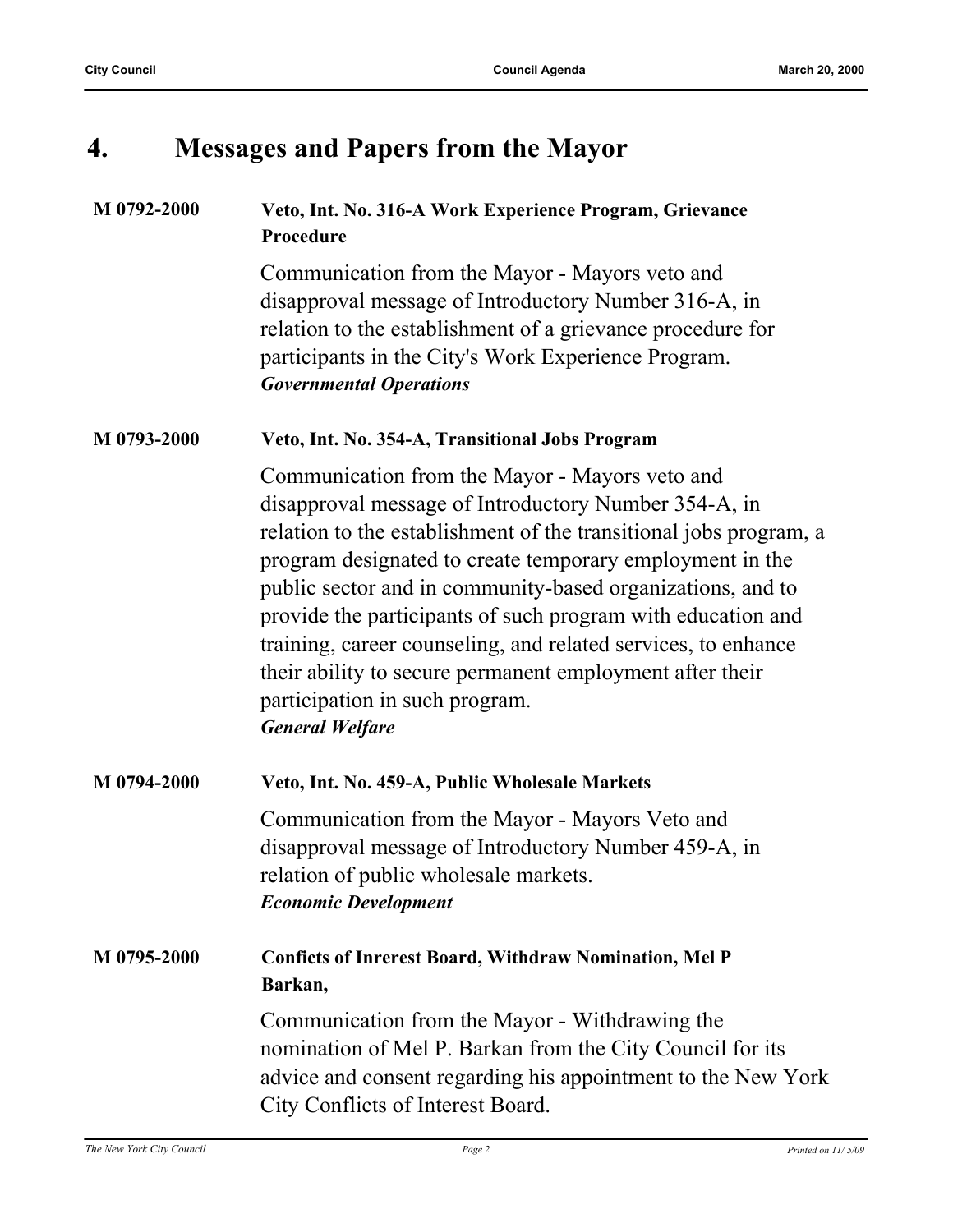*Received, Ordered, Printed and Filed*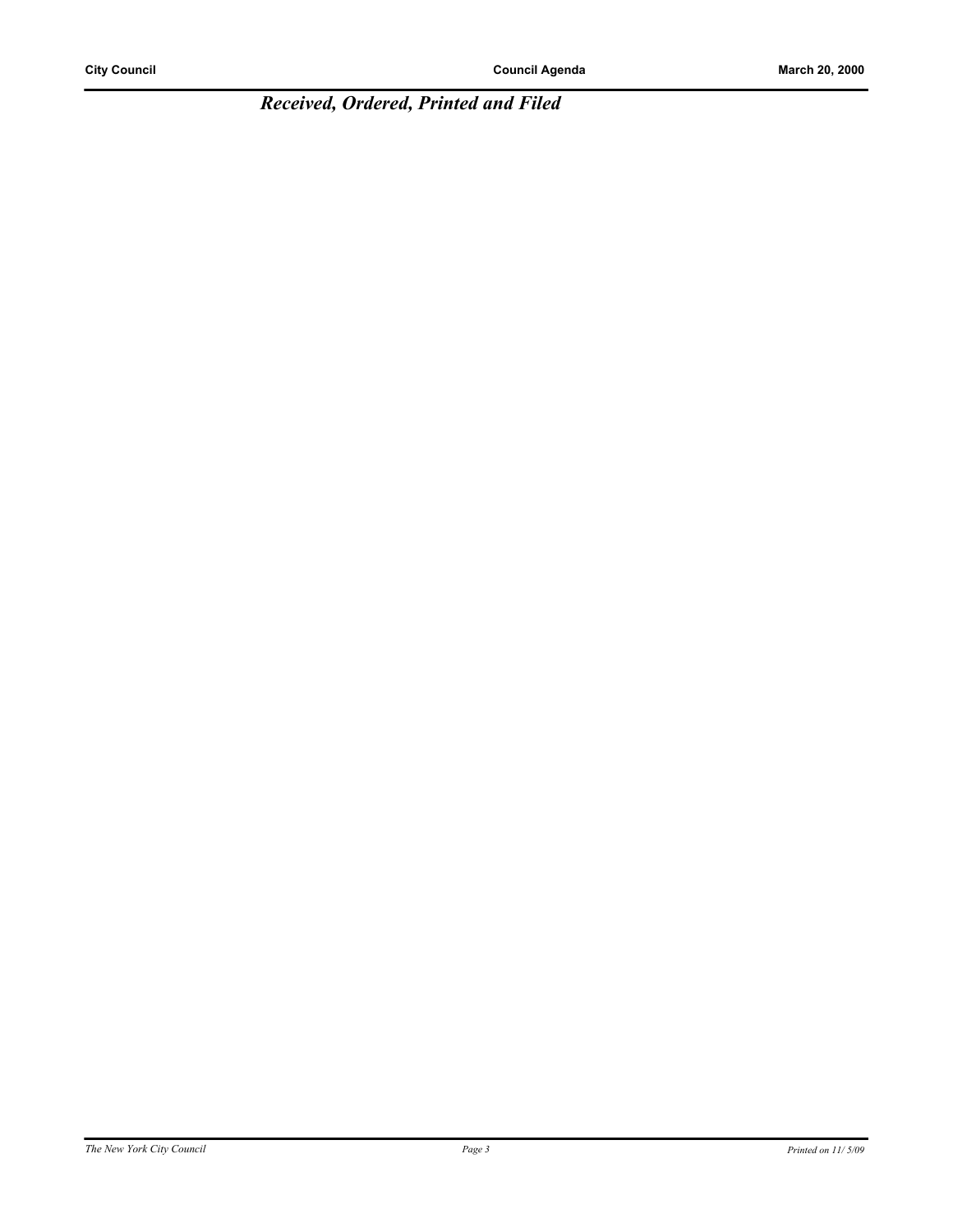#### **Communications from City, County, and Borough Offices 5.**

| M 0796-2000 | <b>Debt Service</b>                                                                                                                                                                                                                                                                                                                                                                                                                                                                                                                                                    |
|-------------|------------------------------------------------------------------------------------------------------------------------------------------------------------------------------------------------------------------------------------------------------------------------------------------------------------------------------------------------------------------------------------------------------------------------------------------------------------------------------------------------------------------------------------------------------------------------|
|             | Communication from the Comptroller - Submitting the<br>certified copy of the debt service appropriations statement for<br>FY2001, in compliance with Section 242 of the New York<br>City Charter.<br>Received, Ordered, Printed and Filed                                                                                                                                                                                                                                                                                                                              |
| M 0797-2000 | Civilian Complaint Review Board, Semiannual Report                                                                                                                                                                                                                                                                                                                                                                                                                                                                                                                     |
|             | Communication from the Civilian Complaint Review Board -<br>Submitting the Civilian Complaint Review Board's Statistical<br>Digest of the January through December 1999 Semiannual<br>Report.<br>Received, Ordered, Printed and Filed                                                                                                                                                                                                                                                                                                                                  |
| M 0798-2000 | ULURP, Steeplechase Park, Brooklyn Triple No Procedure,<br>(000065MMK & 000098MCK)                                                                                                                                                                                                                                                                                                                                                                                                                                                                                     |
|             | Communication from the Brooklyn Borough President -<br>Submitting objection to the City Planning Commission's<br>approval of the ULURP applications submitted by the<br>Department of Parks and Recreation for certain amendments<br>to the City Map and for a major concession for a baseball<br>stadium at Steeplechase Park and adjacent city-owned property<br>in Community District 13 in Brooklyn, pursuant to Section<br>197-d(b)(2) of the New York City Charter ("triple no<br>procedure"), (000065MMK and 000098MCK)<br>Received, Ordered, Printed and Filed |
| M 0799-2000 | <b>Base Station License, Mill Basin Car Service</b>                                                                                                                                                                                                                                                                                                                                                                                                                                                                                                                    |
|             | Communication from the Taxi & Limousine Commission -<br>Submitting its approval of an application for a renewal base<br>station license for Mill Basin Car Service Inc., pursuant to                                                                                                                                                                                                                                                                                                                                                                                   |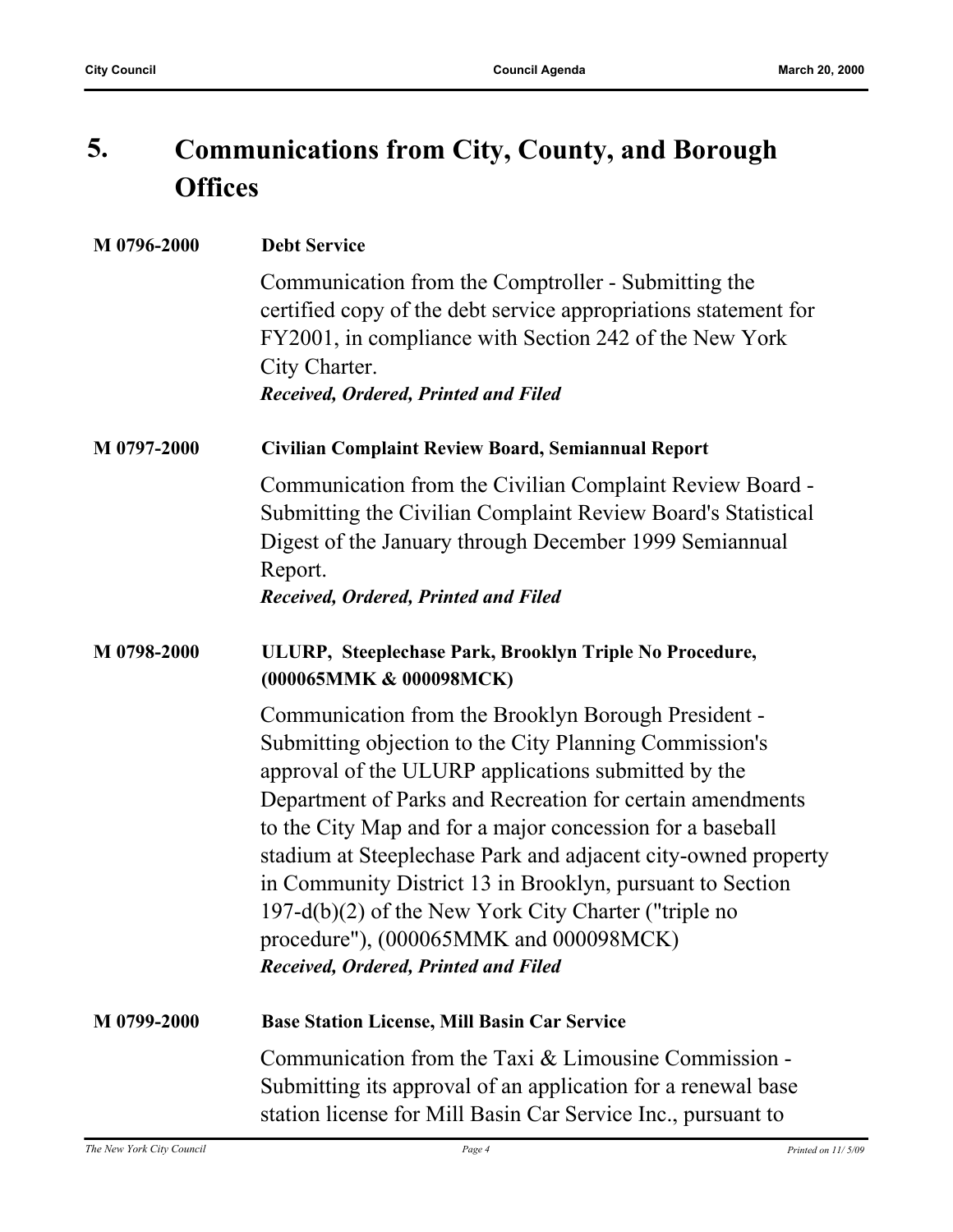|             | Section 19-511(i), of the administrative code of the city of<br>New York.<br><b>Transportation</b>                                                                                                                                                                                          |
|-------------|---------------------------------------------------------------------------------------------------------------------------------------------------------------------------------------------------------------------------------------------------------------------------------------------|
| M 0800-2000 | <b>Base Station License, Eastland Car Service</b>                                                                                                                                                                                                                                           |
|             | Communication from the Taxi & Limousine Commission -<br>Submitting its approval of an application for a renewal base<br>station license for Eastland Car Service, pursuant to Section<br>19-511(i), of the administrative code of the city of New York.<br><b>Transportation</b>            |
| M 0801-2000 | Base Station License, New College Car Service, Inc.                                                                                                                                                                                                                                         |
|             | Communication from the Taxi & Limousine Commission -<br>Submitting its approval of an application for a renewal base<br>station license for New College Car Service Inc., pursuant to<br>Section 19-511(i), of the administrative code of the city of<br>New York.<br><b>Transportation</b> |
| M 0802-2000 | <b>Base Station License, Latch Car Service</b>                                                                                                                                                                                                                                              |
|             | Communication from the Taxi & Limousine Commission -<br>Submitting its approval of an application for a renewal base<br>station license for Latch Car Service, pursuant to Section<br>19-511(i), of the administrative code of the city of New York.<br><b>Transportation</b>               |
| M 0803-2000 | <b>Base Station License, GRY Management</b>                                                                                                                                                                                                                                                 |
|             | Communication from the Taxi & Limousine Commission -<br>Submitting its approval of an application for a renewal base<br>station license for GRY Management, pursuant to Section<br>19-511(i), of the administrative code of the city of New York.<br><b>Transportation</b>                  |
| M 0804-2000 | <b>Base Station License, Apple Radio Cars Inc.</b>                                                                                                                                                                                                                                          |
|             | Communication from the Taxi & Limousine Commission -<br>Submitting its approval of an application for a renewal base                                                                                                                                                                        |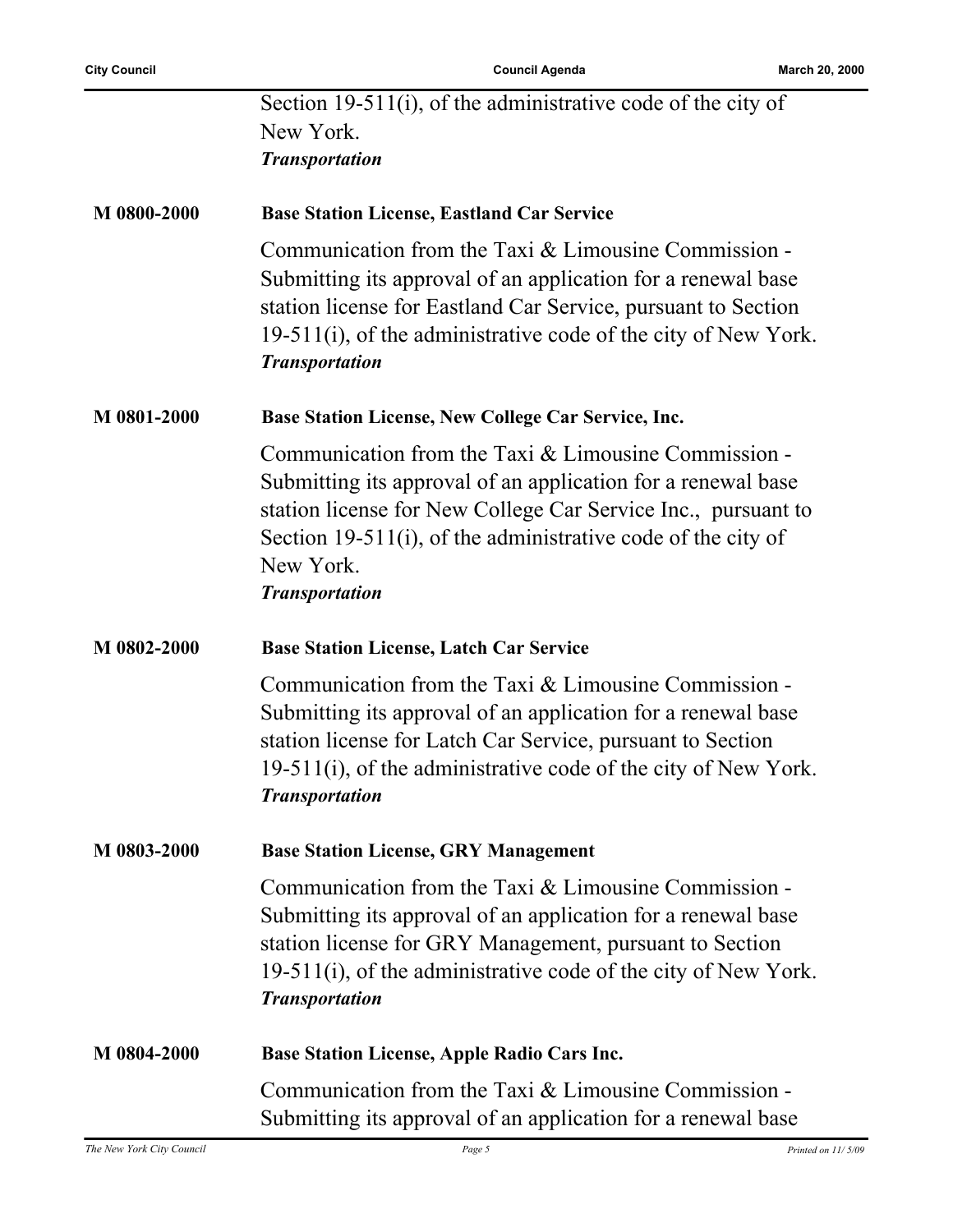|             | station license for Apple Radio Cars Inc., pursuant to Section<br>19-511(i), of the administrative code of the city of New York.                                                                                                                                                               |
|-------------|------------------------------------------------------------------------------------------------------------------------------------------------------------------------------------------------------------------------------------------------------------------------------------------------|
|             | <b>Transportation</b>                                                                                                                                                                                                                                                                          |
| M 0805-2000 | <b>Base Station License, Americana Transp. LLC</b>                                                                                                                                                                                                                                             |
|             | Communication from the Taxi & Limousine Commission -<br>Submitting its approval of an application for a renewal base<br>station license for Americana Transp. LLC, pursuant to<br>Section 19-511(i), of the administrative code of the city of<br>New York.<br><b>Transportation</b>           |
| M 0806-2000 | <b>Base Station License, Kennedy Radio Dispatcher Inc.</b>                                                                                                                                                                                                                                     |
|             | Communication from the Taxi & Limousine Commission -<br>Submitting its approval of an application for a renewal base<br>station license for Kennedy Radio Dispatcher Inc., pursuant to<br>Section 19-511(i), of the administrative code of the city of<br>New York.<br><b>Transportation</b>   |
| M 0807-2000 | Base Station License, Thirteen Avenue Car & Limo Svc.                                                                                                                                                                                                                                          |
|             | Communication from the Taxi & Limousine Commission -<br>Submitting its approval of an application for a renewal base<br>station license for Thirteen Avenue Car & Limo Svc., pursuant<br>to Section 19-511(i), of the administrative code of the city of<br>New York.<br><b>Transportation</b> |

## **6. Petitions and Communications**

**M 0808-2000 Budget, New York City Council** Communication from the City Council - Submitting Fiscal Year 2001 Operating Budget of the Council of the City of New York, pursuant to Section 243 of the New York City Charter.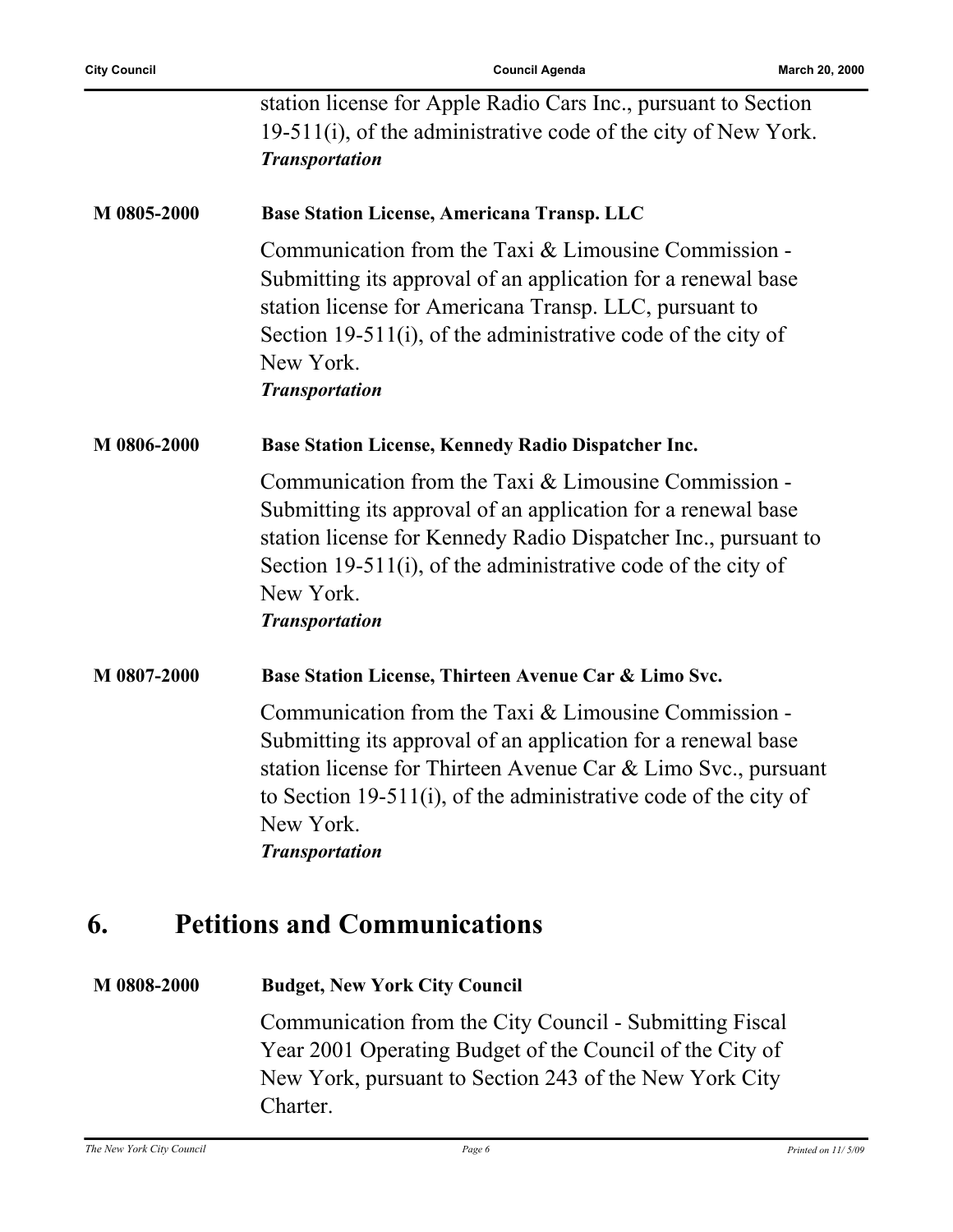#### *Preconsidered - Finance*

**M 0809-2000 Budget, City Council Lump-Sum OTPS** Communication from the City Council - Submitting a Schedule Detailing the Lump-Sum OTPS Unit of Appropriation of the Operating Budget of the Council of the City of New York, pursuant to Section 243 of the New York City Charter. *Preconsidered - Finance*

#### **7. Land Use Call-Ups**

## **M 0810-2000 ULURP, Community Board 4, Brooklyn, (C000211PSK)** By the Chair of the Land Use Committee Council Member Eisland: Pursuant to Rule 11.20(c) of the Council and Section 197-d(b)(3) of the New York City Charter, the Council hereby resolves that the action of the City Planning Commission on Uniform Land Use Procedure Application no. C 000211 PSK, an amendment to the City Map, shall be subject to Council review. This application is related to application no. C 000210 HAK which is subject to Council review pursuant to Section 197-d of the New York City Charter. *Coupled on Call-Up Vote* **M 0811-2000 ULURP, 166, 168 & 170 Mulberry St, Manhattan (C000092PPM)** By Council Member Freed: Pursuant to Rule 11.20b of the Council and Section 197-d(b) (3) of the New York City Charter, the Council resolves that the action of the City Planning Commission on Uniform Land Use Review Procedure Application Number C000092PPM shall be subject to review by the Council. *Coupled on Call-Up Vote*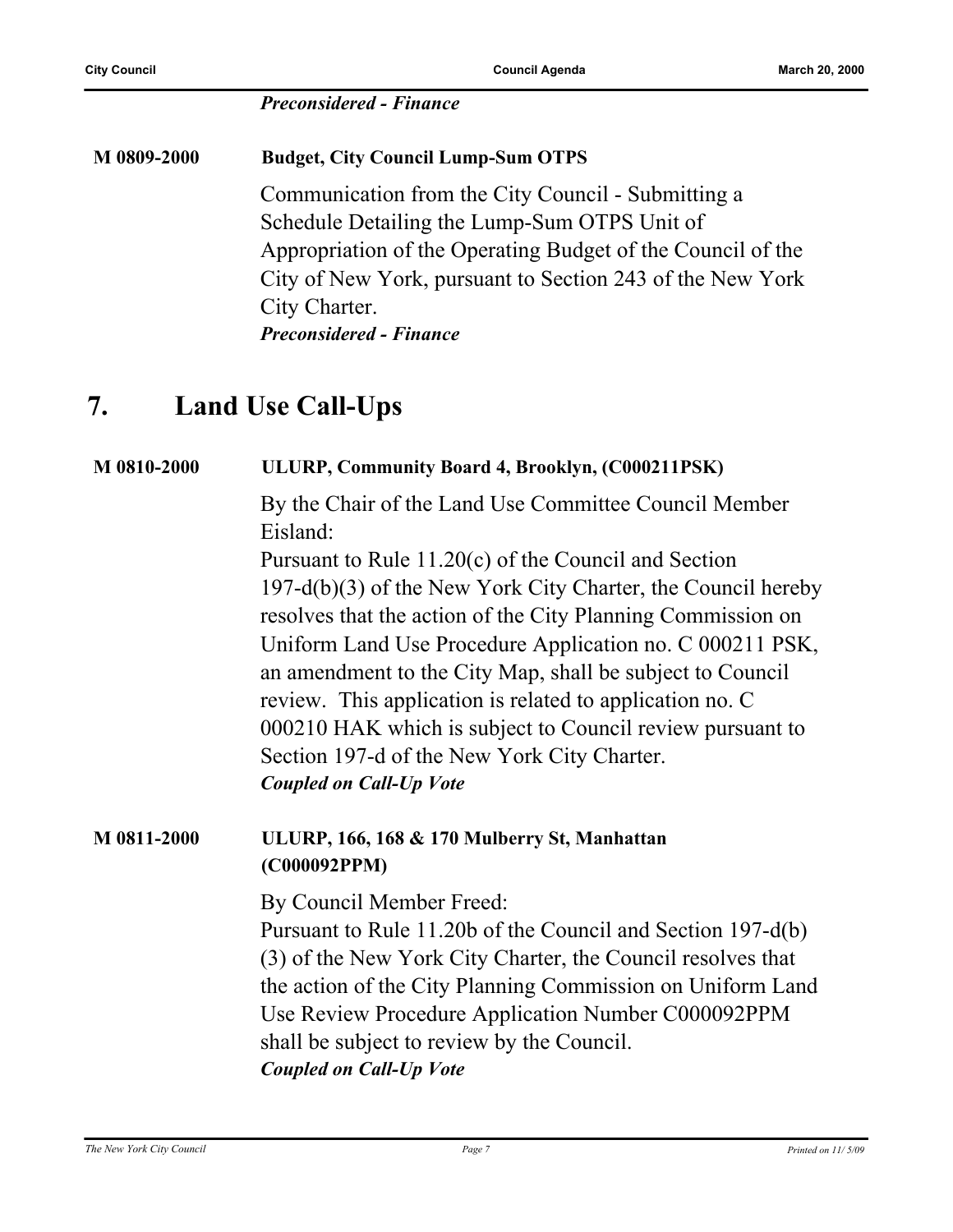| M 0812-2000 | ULURP, Baseball Stadium, Brooklyn (C000098MCK)                                                                                                                                                                                                                                                                                                                                |
|-------------|-------------------------------------------------------------------------------------------------------------------------------------------------------------------------------------------------------------------------------------------------------------------------------------------------------------------------------------------------------------------------------|
|             | By Council Member Lasher:<br>Pursuant to Rule 11.20b of the Council and Section 197-d(b)<br>(3) of the New York City Charter, the Council resolves that<br>the action of the City Planning Commission on Uniform Land<br>Use Review Procedure Application Number C000098MCK<br>shall be subject to review by the Council.<br><b>Coupled on Call-Up Vote</b>                   |
| M 0813-2000 | ULURP, City Map Changes, Brooklyn (C000065MMK)                                                                                                                                                                                                                                                                                                                                |
|             | By Council Member Lasher:<br>Pursuant to Rule 11.20b of the Council and Section 197-d(b)<br>(3) of the New York City Charter, the Council resolves that<br>the action of the City Planning Commission on Uniform Land<br>Use Review Procedure Application Number C000065MMK<br>shall be subject to review by the Council.<br><b>Coupled on Call-Up Vote</b>                   |
| M 0814-2000 | ULURP, 75 City-owned properties, Brooklyn, (C000037PPK)                                                                                                                                                                                                                                                                                                                       |
|             | By Council Members Lasher and Malave-Dilan:<br>Pursuant to Rule 11.20b of the Council and Section 197-d(b)<br>(3) of the New York City Charter, the Council resolves that<br>the action of the City Planning Commission on Uniform Land<br>Use Review Procedure Application Number C000037PPK<br>shall be subject to review by the Council.<br><b>Coupled on Call-Up Vote</b> |
| M 0815-2000 | ULURP, 23 City-owned properties, Brooklyn, (C990288PPK)                                                                                                                                                                                                                                                                                                                       |
|             | By Council Members Malave-Dilan and Robles:<br>Pursuant to Rule 11.20b of the Council and Section 197-d(b)<br>(3) of the New York City Charter, the Council resolves that<br>the action of the City Planning Commission on Uniform Land<br>Use Review Procedure Application Number C990288PPK<br>shall be subject to review by the Council.<br><b>Coupled on Call-Up Vote</b> |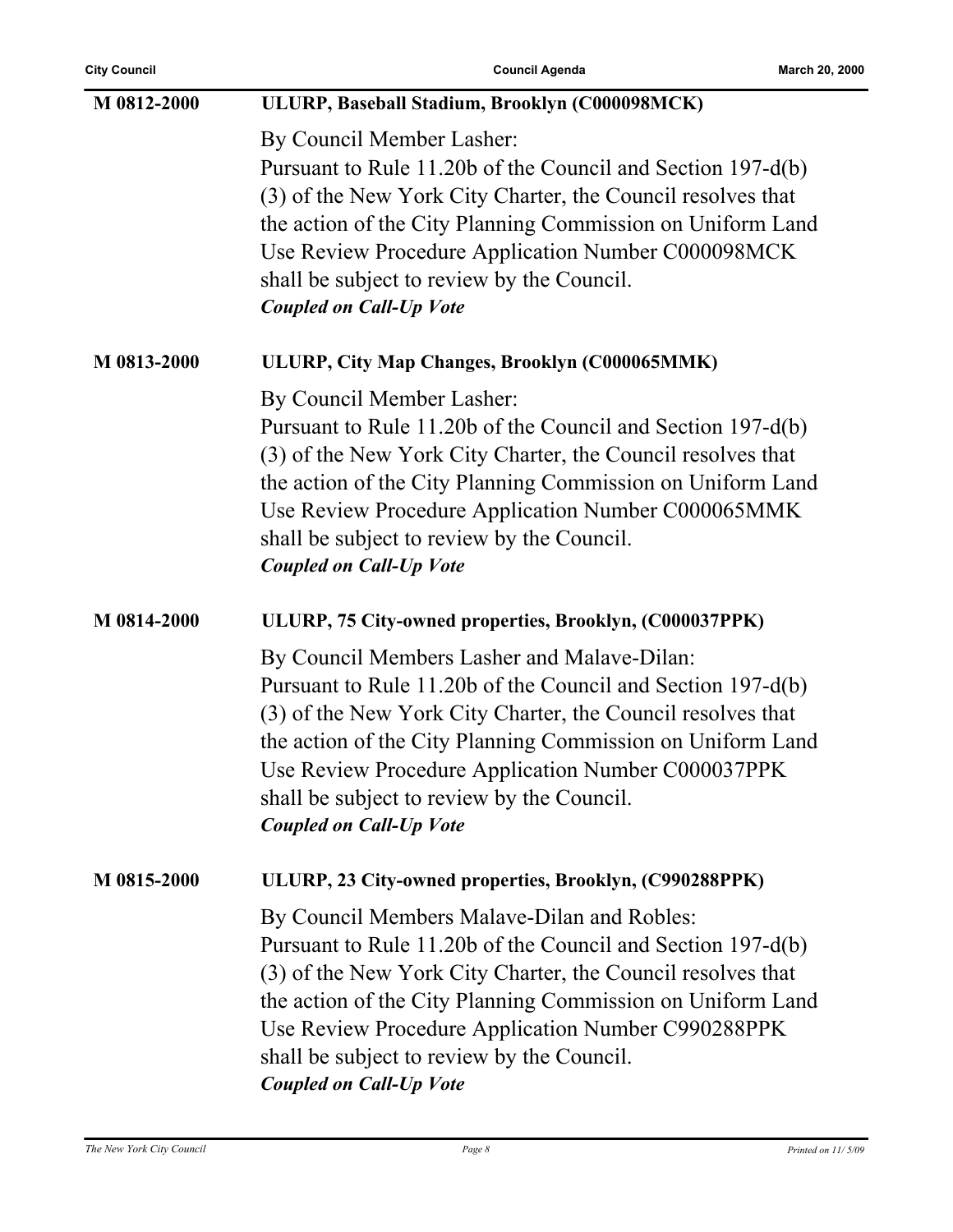## **8. Communications from the Speaker**

## **9. Discussion of General Orders**

### **10. Report of Special Committees** *NONE*

## **11. Reports of Standing Committees**

#### **Report of the Committee on Civil Service and Labor**

#### **Int 0728-2000 Health Insurance, Uniformed Correctional & Sanitation Workers**

A Local Law to amend the administrative code of the city of New York, in relation to health insurance coverage for the surviving spouse and children of deceased uniformed correctional and sanitation workers. *Preconsidered - Coupled on GO with Message of Necessity*

#### **Report of the Committee on Finance**

| Res 1247-2000        | <b>Budget, New York City Council</b>                                                                                                             |
|----------------------|--------------------------------------------------------------------------------------------------------------------------------------------------|
|                      | Submitting Fiscal Year 2001 Operating Budget of the Council<br>of the City of New York, pursuant to Section 243 of the New<br>York City Charter. |
|                      | <b>Preconsidered - Coupled on GO</b>                                                                                                             |
| <b>Res</b> 1248-2000 | <b>Budget, New York City Council, Lump-Sum OTPS</b>                                                                                              |
|                      | Resolution approving for Fiscal Year 2001 the schedule                                                                                           |
|                      | detailing the Lump Sum Other Than Personal Service unit of                                                                                       |
|                      | appropriation of the Operating Budget of the Council of the                                                                                      |
|                      | City of New York.                                                                                                                                |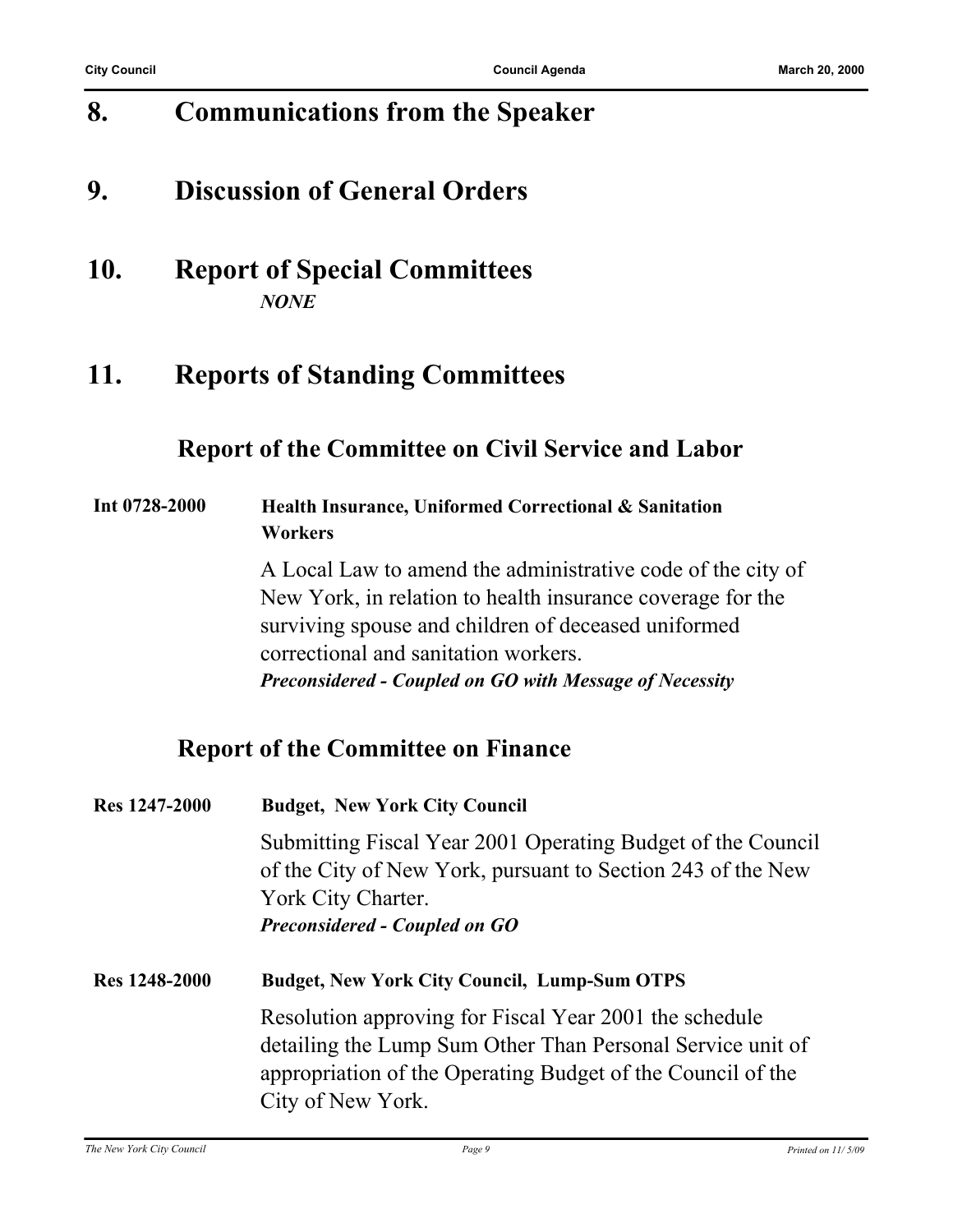#### *Preconsidered - Coupled on GO*

| <b>Res 1249-2000</b> | <b>UDAAP, Community Board 4, Brooklyn (20005198HAK)</b>                                                                                                                                                                                                                                                                                                                                                                        |
|----------------------|--------------------------------------------------------------------------------------------------------------------------------------------------------------------------------------------------------------------------------------------------------------------------------------------------------------------------------------------------------------------------------------------------------------------------------|
|                      | Resolution approving an Urban Development Action Area<br>Project (Bushwick Central I-A), located at Block 3344/Lots<br>14, 30-35, 51-57 and Block 3362/Lots 11-24), Brooklyn, and<br>waiving the urban development action area designation<br>requirement and the Uniform Land Use Review Procedure,<br>pursuant to Sections 693 and 694 of the General Municipal<br>Law (L.U. No. 659; 20005198 HAK).<br><b>Coupled on GO</b> |
| <b>Res 1250-2000</b> | UDAAP, 1944 Loring Place, Bronx, (20005243HAX)                                                                                                                                                                                                                                                                                                                                                                                 |
|                      | Resolution approving an Urban Development Action Area<br>Project located at 1944 Loring Place (Block 3221/Lot 24), the<br>Bronx, and waiving the urban development action area<br>designation requirement and the Uniform Land Use Review<br>Procedure, pursuant to Sections 693 and 694 of the General<br>Municipal Law (L.U. No. 679; 20005243 HAX).<br><b>Coupled on GO</b>                                                 |
| <b>Res 1251-2000</b> | UDAAP, 450 West 55th St, Manhattan, (20005244HAM)                                                                                                                                                                                                                                                                                                                                                                              |
|                      | Resolution approving an Urban Development Action Area<br>Project located at 450 West 55th Street (Block 1064/Lot 57),<br>Manhattan, and waiving the urban development action area<br>designation requirement and the Uniform Land Use Review<br>Procedure, pursuant to Sections 693 and 694 of the General<br>Municipal Law (L.U. No. 680; 20005244 HAM).<br><b>Coupled on GO</b>                                              |
| Res 1252-2000        | <b>UDAAP, CB 5, 7 and 8, Bronx (20005245HAX)</b>                                                                                                                                                                                                                                                                                                                                                                               |
|                      | Resolution approving an Urban Development Action Area<br>Project located at 145 Summit Place (Block 3257/Lot 98),<br>1970 Loring Place South (Block 3221/Lot 36), 2117 Tiebout<br>Avenue (Block 3144/Lot 29), 2122 Grand Avenue (Block)<br>3194/Lot 11), 2099 Valentine Avenue (Block 3149/Lot 109),                                                                                                                           |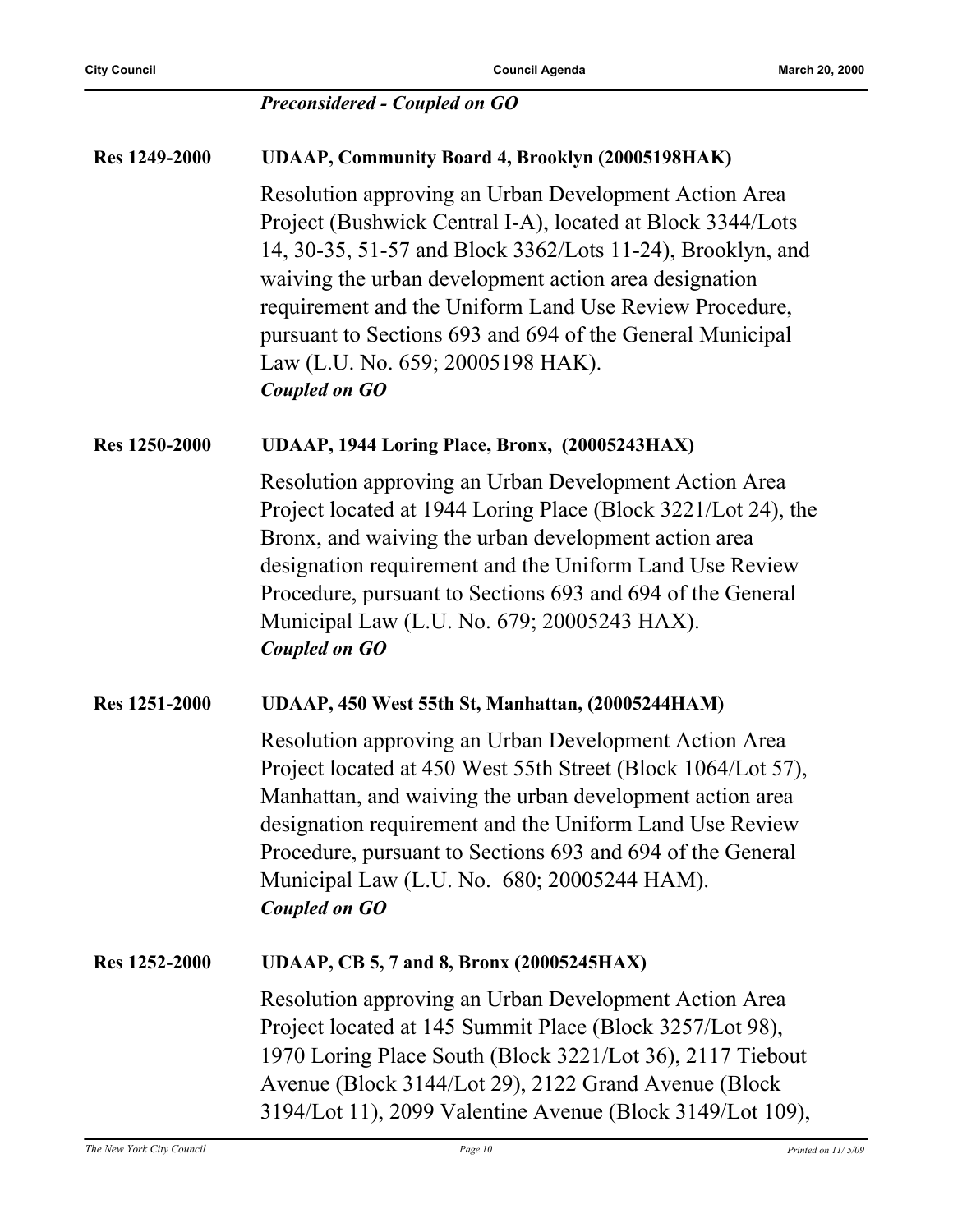and 2301 Loring Place North (Block 3225/Lot 182), the Bronx, and waiving the urban development action area designation requirement and the Uniform Land Use Review Procedure, pursuant to Sections 693 and 694 of the General Municipal Law (L.U. No. 681; 20005245 HAX). *Coupled on GO*

#### **Report of the Committee on Governmental Operations**

| Int 0717-2000 | <b>Financial Disclosure</b>                                           |
|---------------|-----------------------------------------------------------------------|
|               | A Local Law to amend the administrative code of the city of           |
|               | New York, in relation to annual disclosure of financial<br>interests. |
|               | Coupled on GO                                                         |
|               |                                                                       |

#### **Report of the Committee on Housing and Buildings**

| Int 0669-1999-A | <b>Rent stabilization laws, Extend</b>                                                                                                                                                                                     |
|-----------------|----------------------------------------------------------------------------------------------------------------------------------------------------------------------------------------------------------------------------|
|                 | A Local Law to amend the administrative code of the City of<br>New York, in relation to extending the rent stabilization laws<br>with certain amendments to such laws and the rent control law.<br>Amended & Coupled on GO |
| Res 1122-1999   | <b>Rent control, Continue</b>                                                                                                                                                                                              |
|                 | Resolution determining that a public emergency requiring rent<br>control in the City of New York continues to exist and will<br>continue to exist after April 1, 2000.<br>Coupled on GO                                    |
|                 | <b>Report of the Committee on Land Use</b>                                                                                                                                                                                 |

| Res 1253-2000 | UDAAP, 130 Utica Ave., Brooklyn (20005176HAK)            |
|---------------|----------------------------------------------------------|
|               | Resolution approving an Urban Development Action Area    |
|               | Project located at 130 Utica Avenue (Block 1354/Lot 53), |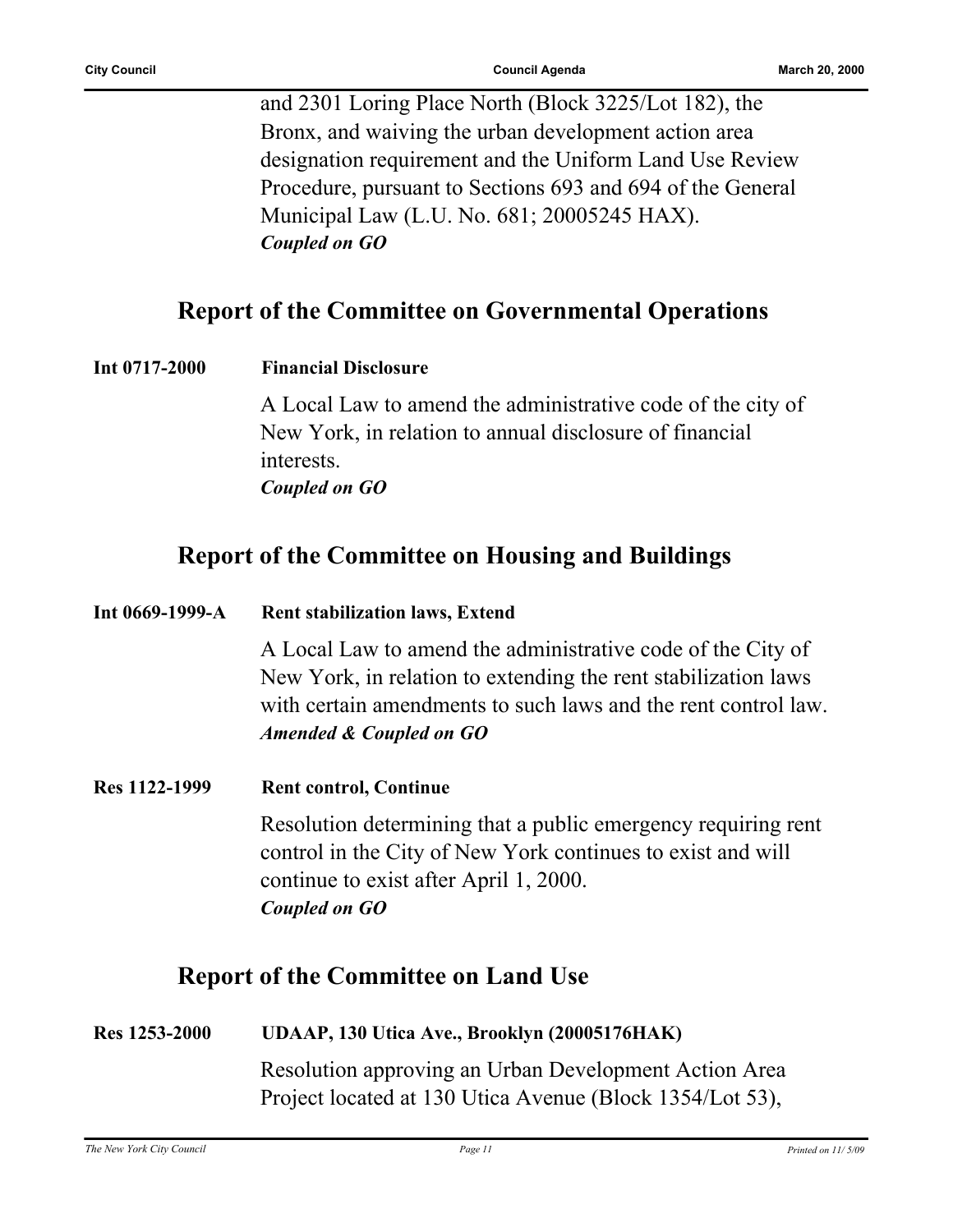|               | Brooklyn, and waiving the urban development action area<br>designation requirement and the Uniform Land Use Review<br>Procedure, pursuant to Sections 693 and 694 of the General<br>Municipal Law (L.U. No. 641; 20005176 HAK).<br><b>Coupled on GO</b>                                                                                                                                                       |
|---------------|---------------------------------------------------------------------------------------------------------------------------------------------------------------------------------------------------------------------------------------------------------------------------------------------------------------------------------------------------------------------------------------------------------------|
| Res 1254-2000 | UDAAP, 1076 St. Johns Place, Brooklyn (20005177HAK)                                                                                                                                                                                                                                                                                                                                                           |
|               | Resolution approving an Urban Development Action Area<br>Project located at 1076 St. Johns Place (Block 1257/Lot 32),<br>Brooklyn, and waiving the urban development action area<br>designation requirement and the Uniform Land Use Review<br>Procedure, pursuant to Sections 693 and 694 of the General<br>Municipal Law (L.U. No. 642; 20005177 HAK).<br><b>Coupled on GO</b>                              |
| Res 1255-2000 | UDAAP, 3139 Fulton Street, Brooklyn (20005179HAK)                                                                                                                                                                                                                                                                                                                                                             |
|               | Resolution approving an Urban Development Action Area<br>Project located at 3139 Fulton Street a.k.a. 173-83 Norwood<br>Avenue (Block 4124/Lot 1), Brooklyn, and waiving the urban<br>development action area designation requirement and the<br>Uniform Land Use Review Procedure, pursuant to Sections<br>693 and 694 of the General Municipal Law (L.U. No. 644;<br>20005179 HAK).<br><b>Coupled on GO</b> |
| Res 1256-2000 | UDAAP, 379A Greene Ave., Brooklyn (20005180HAK)                                                                                                                                                                                                                                                                                                                                                               |
|               | Resolution approving an Urban Development Action Area<br>Project located at 379A Greene Avenue (Block 1954/Lot 39),<br>Brooklyn, and waiving the urban development action area<br>designation requirement and the Uniform Land Use Review<br>Procedure, pursuant to Sections 693 and 694 of the General<br>Municipal Law (L.U. No. 645; 20005180 HAK).<br><b>Coupled on GO</b>                                |
| LU 0659-2000  | <b>UDAAP, Community Board 4, Brooklyn (20005198HAK)</b>                                                                                                                                                                                                                                                                                                                                                       |
|               | Application no. 20005198 HAK, an Urban Development                                                                                                                                                                                                                                                                                                                                                            |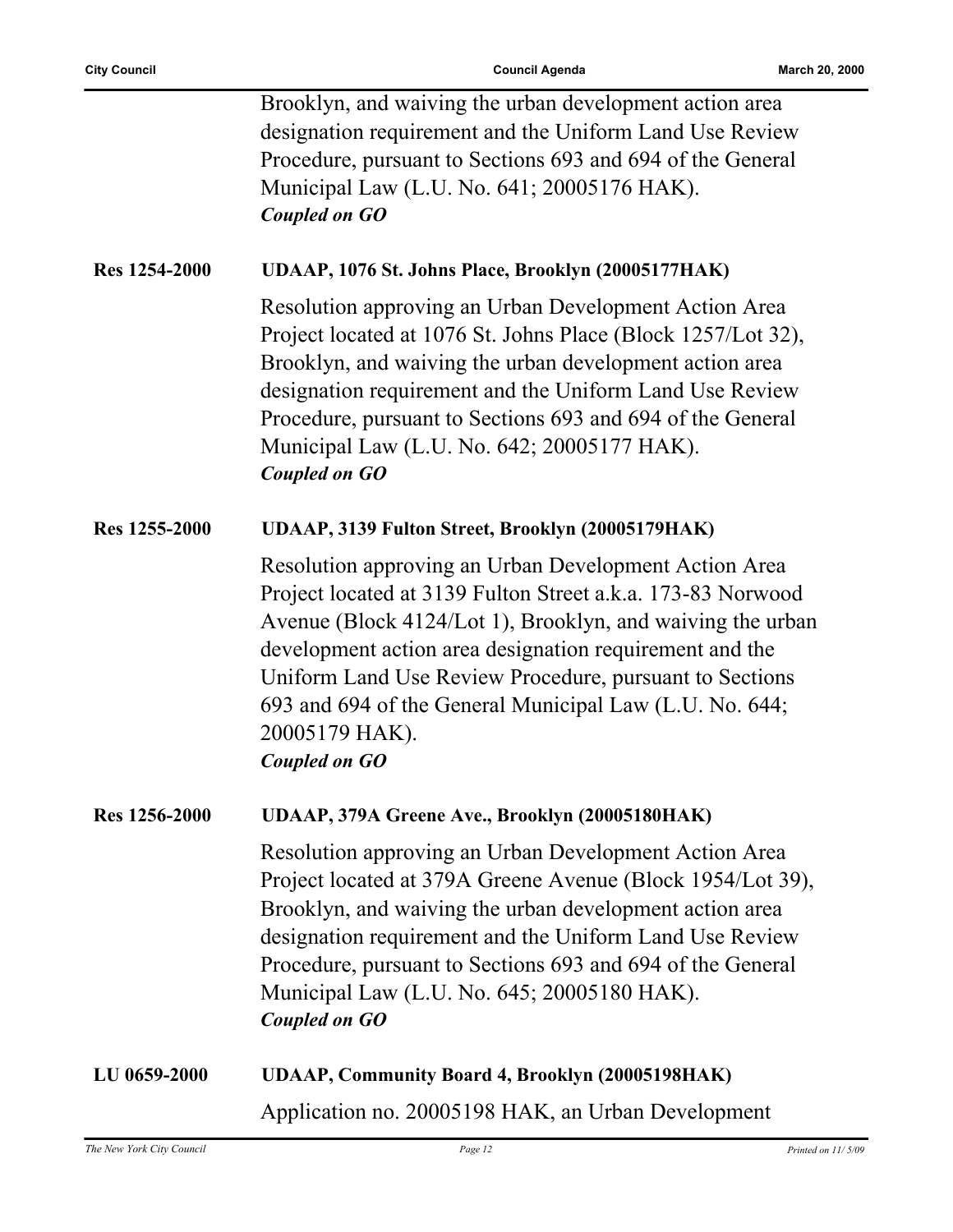|               | Action Area Project, located in Community Board 4, Council<br>District no. 37, Borough of Brooklyn. This matter is subject<br>to Council review and action pursuant to Article 16 of the<br>New York General Municipal Law, at the request of the New<br>York City Department of Housing Preservation and<br>Development and pursuant to §696 of the General Municipal<br>Law for a real property tax exemption.<br>Approved and Referred to Finance pursuant to Rule 6.50 of the<br>Council.                                                              |
|---------------|------------------------------------------------------------------------------------------------------------------------------------------------------------------------------------------------------------------------------------------------------------------------------------------------------------------------------------------------------------------------------------------------------------------------------------------------------------------------------------------------------------------------------------------------------------|
| Res 1257-2000 | <b>School Construction, 136-11 31st Rd, Queens</b><br>(Non-ULURP20005196SCQ)                                                                                                                                                                                                                                                                                                                                                                                                                                                                               |
|               | Resolution approving the site plan for Public School 242 -<br>Queens, an early childhood center, to be located at 136-11<br>31st Road, Queens (Non-ULURP No. 20005196 SCQ; L.U.<br>No. 669).<br><b>Coupled on GO</b>                                                                                                                                                                                                                                                                                                                                       |
| Res 1258-2000 | <b>School Construction, 109-01 98th Street, Queens</b><br>(Non-ULURP20005219SCQ)                                                                                                                                                                                                                                                                                                                                                                                                                                                                           |
|               | Resolution approving the site plan for I.S. 137-Queens, an<br>intermediate school, to be located at 109-01 98th Street,<br>Queens (Non-ULURP No. 20005219 SCQ; L.U. No. 674).<br><b>Coupled on GO</b>                                                                                                                                                                                                                                                                                                                                                      |
| LU 0679-2000  | UDAAP, 1944 Loring Place, Bronx, (20005243HAX)                                                                                                                                                                                                                                                                                                                                                                                                                                                                                                             |
|               | Application no. 20005243 HAX, an Urban Development<br>Action Area Project, located at 1944 Loring Place, Council<br>District no. 14, Borough of the Bronx. This matter is subject<br>to Council review and action pursuant to Article 16 of the<br>New York General Municipal Law, at the request of the New<br>York City Department of Housing Preservation and<br>Development and pursuant to Section 577 of the Private<br>Housing Finance Law for a partial tax exemption<br>Approved and Referred to Finance pursuant to Rule 6.50 of the<br>Council. |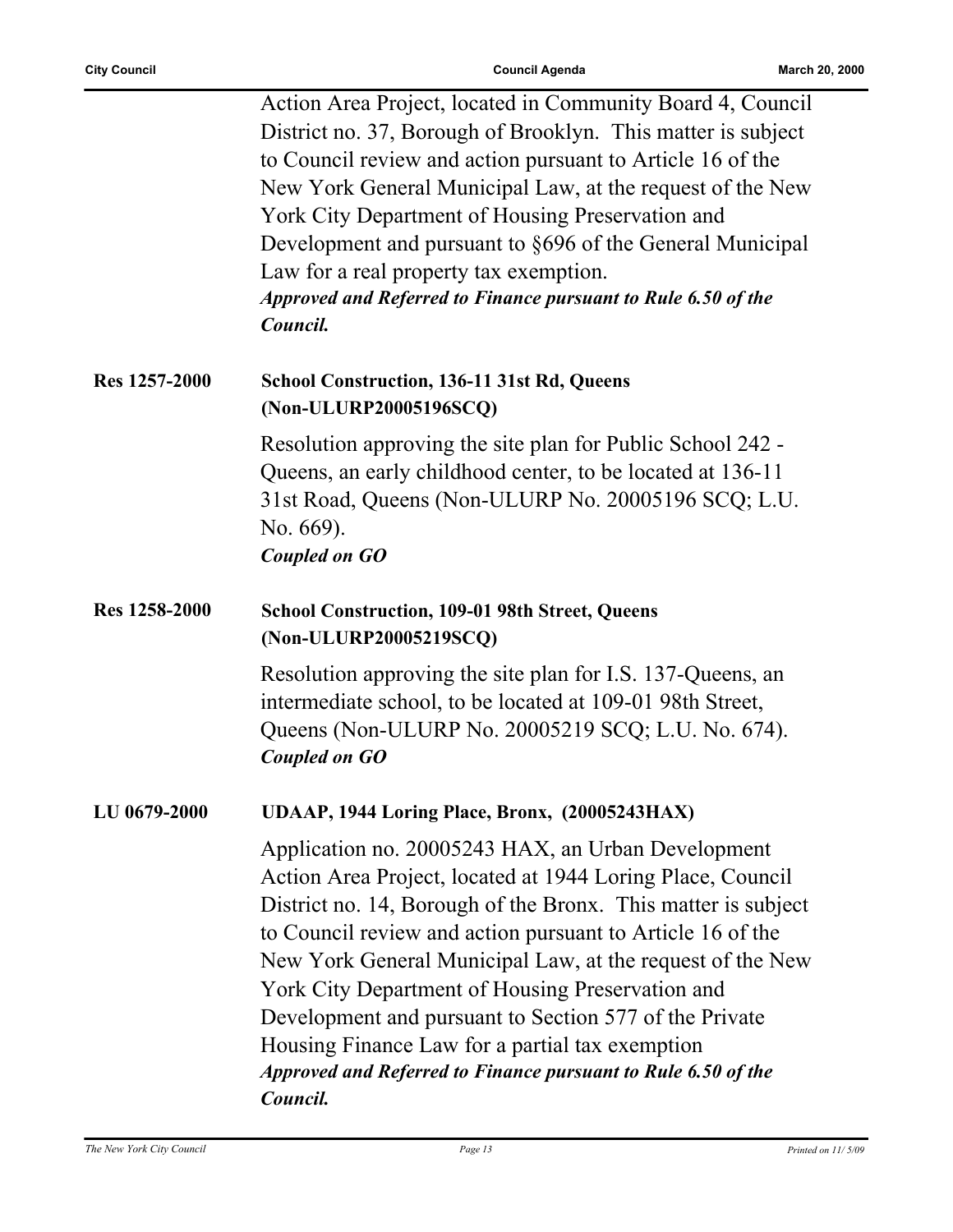| LU 0680-2000         | UDAAP, 450 West 55th St, Manhattan, (20005244HAM)                                                                                                                                                                                                                                                                                                                                                                                                                                                                                                                      |
|----------------------|------------------------------------------------------------------------------------------------------------------------------------------------------------------------------------------------------------------------------------------------------------------------------------------------------------------------------------------------------------------------------------------------------------------------------------------------------------------------------------------------------------------------------------------------------------------------|
|                      | Application no. 20005244 HAM, an Urban Development<br>Action Area Project, located at 450 West 55th Street, Council<br>District no. 3, Borough of Manhattan. This matter is subject<br>to Council review and action pursuant to Article 16 of the<br>New York General Municipal Law, at the request of the New<br>York City Department of Housing Preservation and<br>Development and pursuant to Section 577 of the Private<br>Housing Finance Law for a partial tax exemption.<br>Approved and Referred to Finance pursuant to Rule 6.50 of the<br>Council.          |
| LU 0681-2000         | <b>UDAAP, CB 5, 7 and 8, Bronx (20005245HAX)</b>                                                                                                                                                                                                                                                                                                                                                                                                                                                                                                                       |
|                      | Application no. 20005245 HAX, an Urban Development<br>Action Area Project, located in Community Board 5, 7 and 8,<br>Council Districts no. 14 and 15, Borough of the Bronx. This<br>matter is subject to Council review and action pursuant to<br>Article 16 of the New York General Municipal Law, at the<br>request of the New York City Department of Housing<br>Preservation and Development, and pursuant to §696 of the<br>General Municipal Law for a real property tax exemption.<br>Approved and Referred to Finance pursuant to Rule 6.50 of the<br>Council. |
| Res 1259-2000        | UDAAP, 2093 Davidson Avenue, Bronx (20005247HAX)                                                                                                                                                                                                                                                                                                                                                                                                                                                                                                                       |
|                      | Resolution approving an Urban Development Action Area<br>Project located at 2093 Davidson Avenue (Block 3194/Lot)<br>48), the Bronx, and waiving the urban development action area<br>designation requirement and the Uniform Land Use Review<br>Procedure, pursuant to Sections 693 and 694 of the General<br>Municipal Law (L.U. No. 683; 20005247 HAX).<br><b>Coupled on GO</b>                                                                                                                                                                                     |
| <b>Res</b> 1260-2000 | UDAAP, 1509 Lexington Ave., Manhattan (20005248HAM)                                                                                                                                                                                                                                                                                                                                                                                                                                                                                                                    |
|                      | Resolution approving an Urban Development Action Area<br>Project located at 1509 Lexington Avenue (Block 1625/Lot                                                                                                                                                                                                                                                                                                                                                                                                                                                      |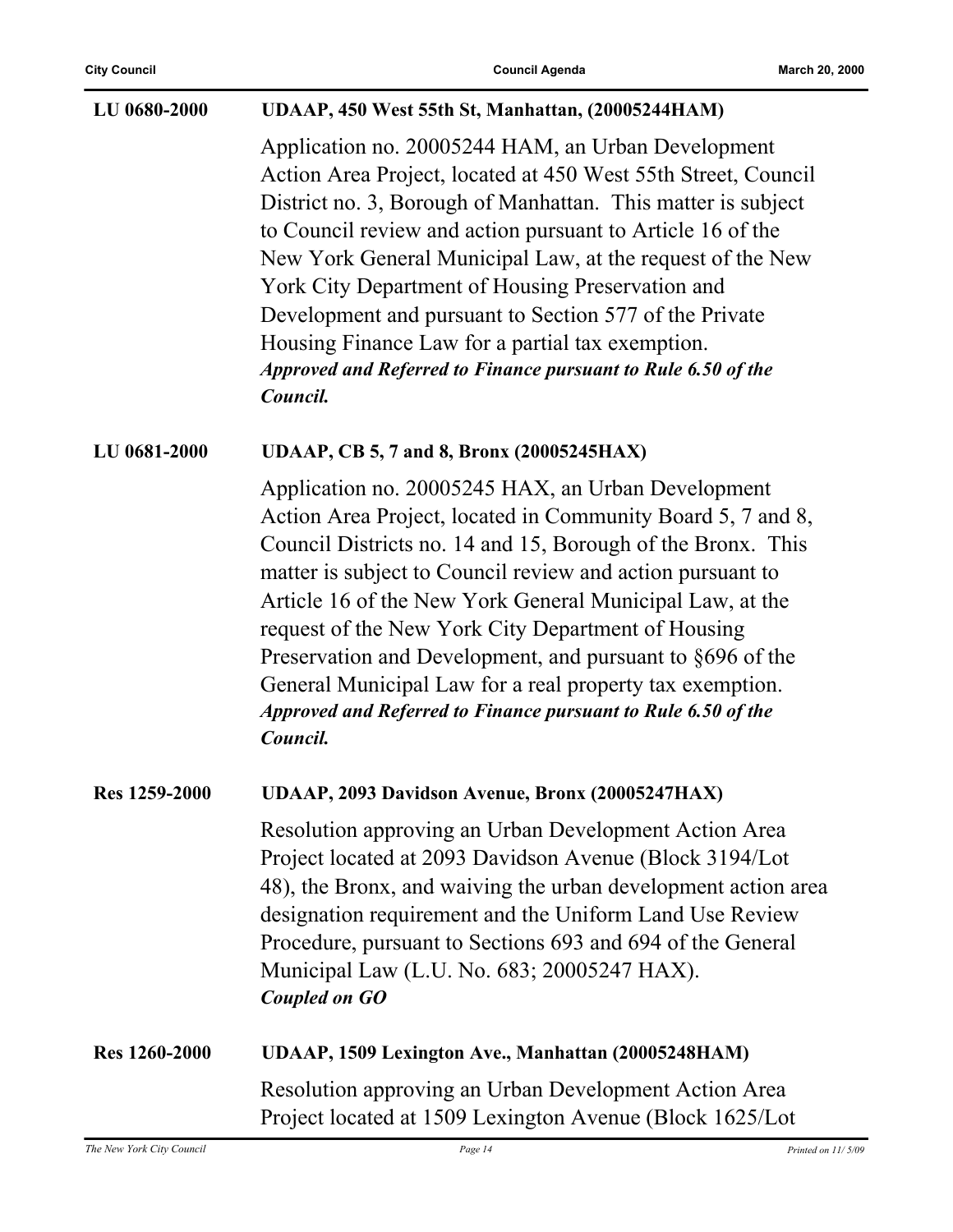20), Manhattan, and waiving the urban development action area designation requirement and the Uniform Land Use Review Procedure, pursuant to Sections 693 and 694 of the General Municipal Law (L.U. No. 684; 20005248 HAM). *Coupled on GO*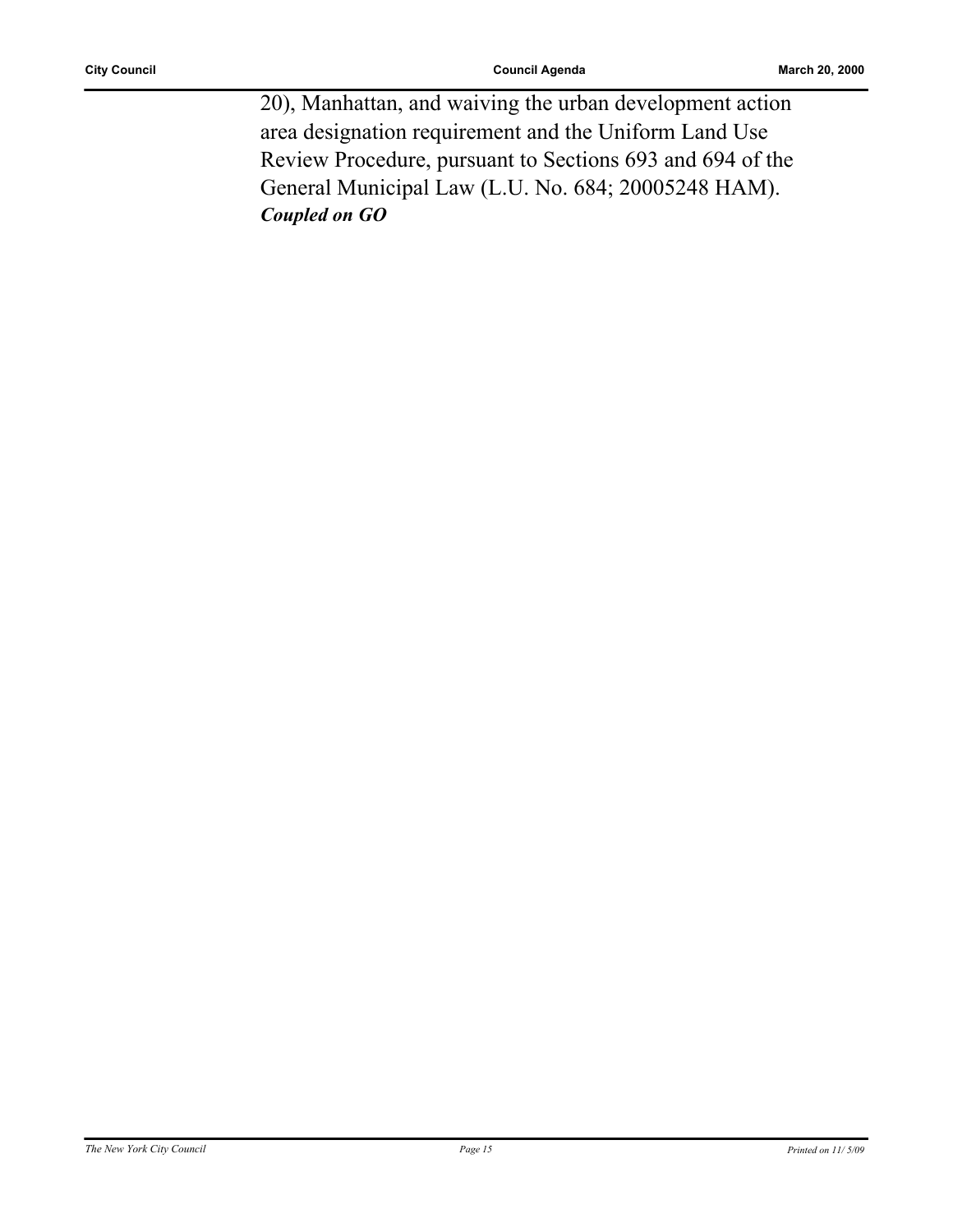#### **Res 1261-2000 UDAAP, 407, 409 & 435 New Jersey Ave, Brooklyn (20005251HAK)**

Resolution approving an Urban Development Action Area Project located at 407 New Jersey Avenue (Block 3773/Lot 25), 409 New Jersey Avenue (Block 3773/Lot 24) and 435 New Jersey Avenue (Block 3773/Lot 13), Brooklyn, and waiving the urban development action area designation requirement and the Uniform Land Use Review Procedure, pursuant to Sections 693 and 694 of the General Municipal Law (L.U. No. 687; 20005251 HAK). *Coupled on GO*

#### **Res 1262-2000 UDAAP, 457 W. 166th St. & 2240 Amsterdam Ave., Manhattan (20005252HAM )**

Resolution approving an Urban Development Action Area Project located at 457 West 166 Street (Block 2111/Lot 107) and 2240 Amsterdam Avenue (Block 2128/Lot 47), Manhattan, and waiving the urban development action area designation requirement and the Uniform Land Use Review Procedure, pursuant to Sections 693 and 694 of the General Municipal Law (L.U. No. 688; 20005252 HAM). *Coupled on GO*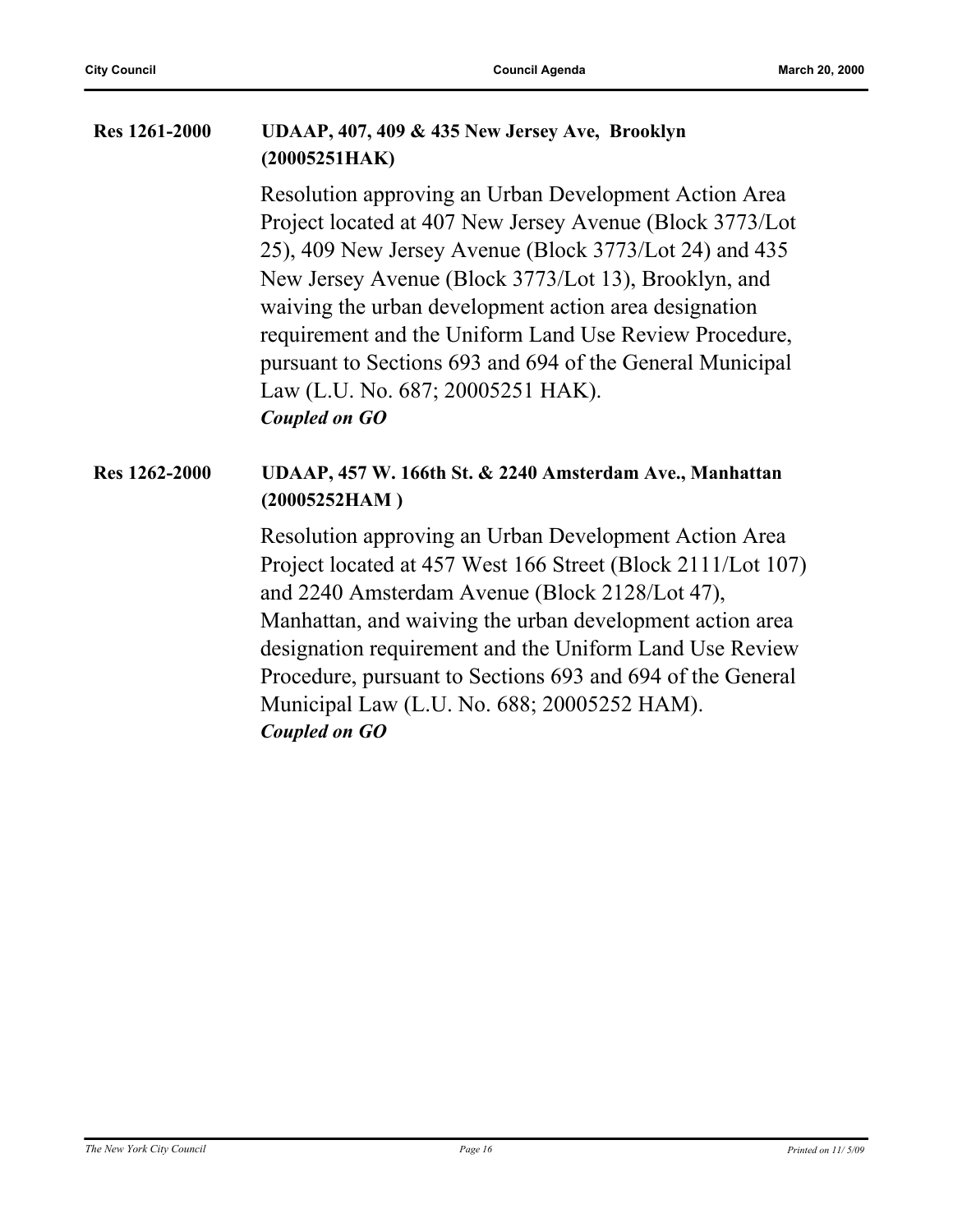### **Report of the Committee on Rules, Privileges and Elections**

#### **M 0816-2000 Committee Creation**

Addition of two new subcommittees and allowances The Committee on Rules, Privileges and Elections respectfully

#### REPORTS:

That it recommends favorable consideration by the Council of the following new subcommittees and allowances pursuant to Rules 7.00 and 7.20 of the Council of the City of New York.

Subcommittee on Small Business Retail & Emerging Technologies RODRIGUEZ, CHAIRPERSON

Subcommittee on Census 2000 CARRION, CHAIRPERSON

Subcommittee on Small Business Retail & Emerging Technologies RODRIGUEZ - \$4,000

Subcommittee on Census 2000 CARRION - \$4,000

Select Committee on Police Performance & Community Relations Robinson - \$2,500 *Preconsidered*

## **Res 1263-2000 Committee Creation** Resolution approving the addition of two new subcommittees and allowances.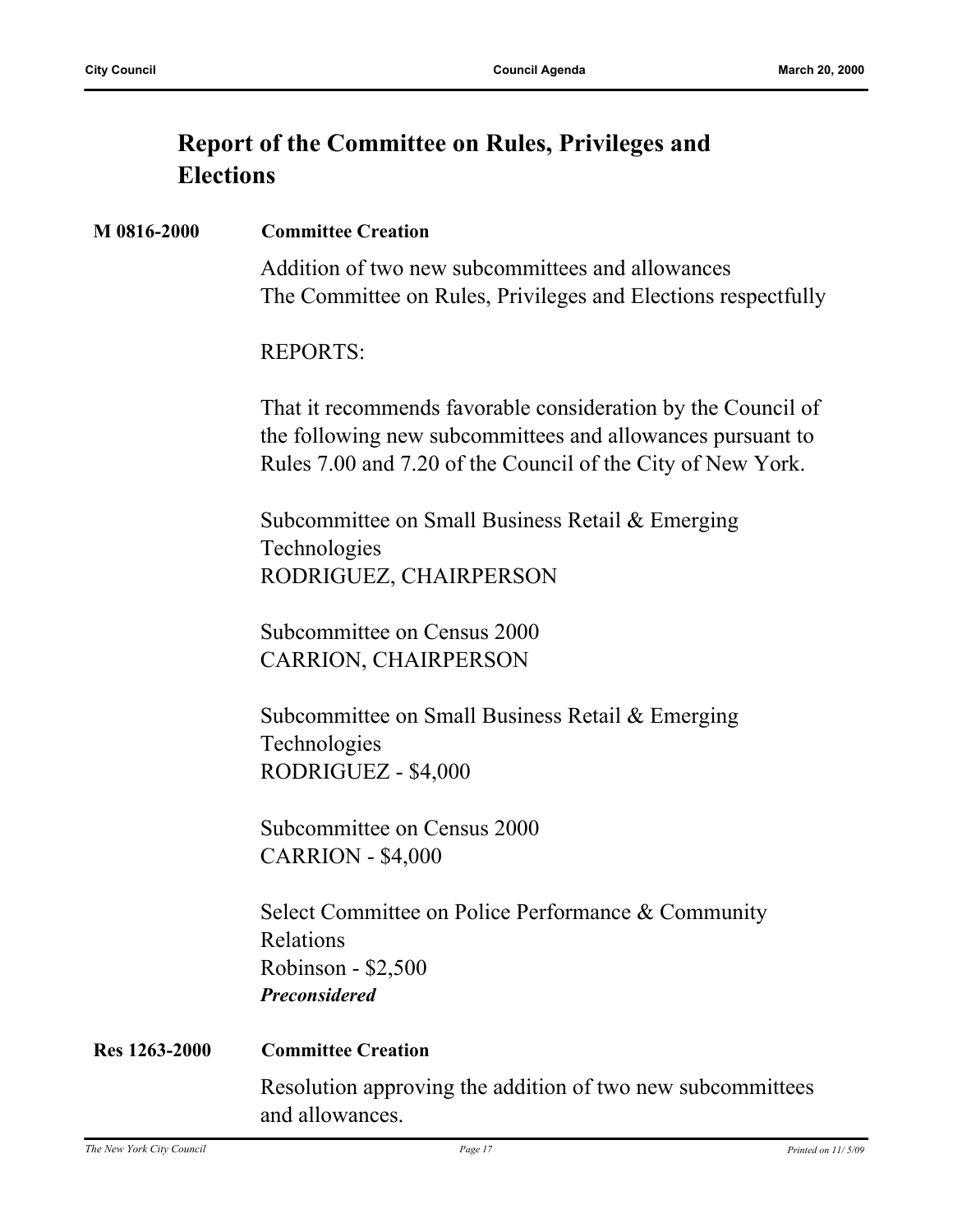By Council Member Povman:

Resolved, that pursuant to Rules 7.00 and 7.20 of the Council of the City of New York, the Council does hereby consent to the following addition of two new subcommittees and allowances.

Subcommittee on Small Business Retail & Emerging Technologies RODRIGUEZ, CHAIRPERSON

Subcommittee on Census 2000 CARRION, CHAIRPERSON

Subcommittee on Small Business Retail & Emerging Technologies RODRIGUEZ - \$4,000

Subcommittee on Census 2000 CARRION - \$4,000

Select Committee on Police Performance & Community Relations Robinson - \$2,500 *Preconsidered - Coupled on GO*

### **12. General Order Calendar**

**Int 0450-1998-B Voter Registration, Agencies and Tax Packets**

A Local Law to amend the charter of the city of New York to establish a system to distribute voter registration forms at certain agencies. *Re-Referred to the Committee on Governmental Operations*

**Int 0291-1998-A Family Day Care Centers**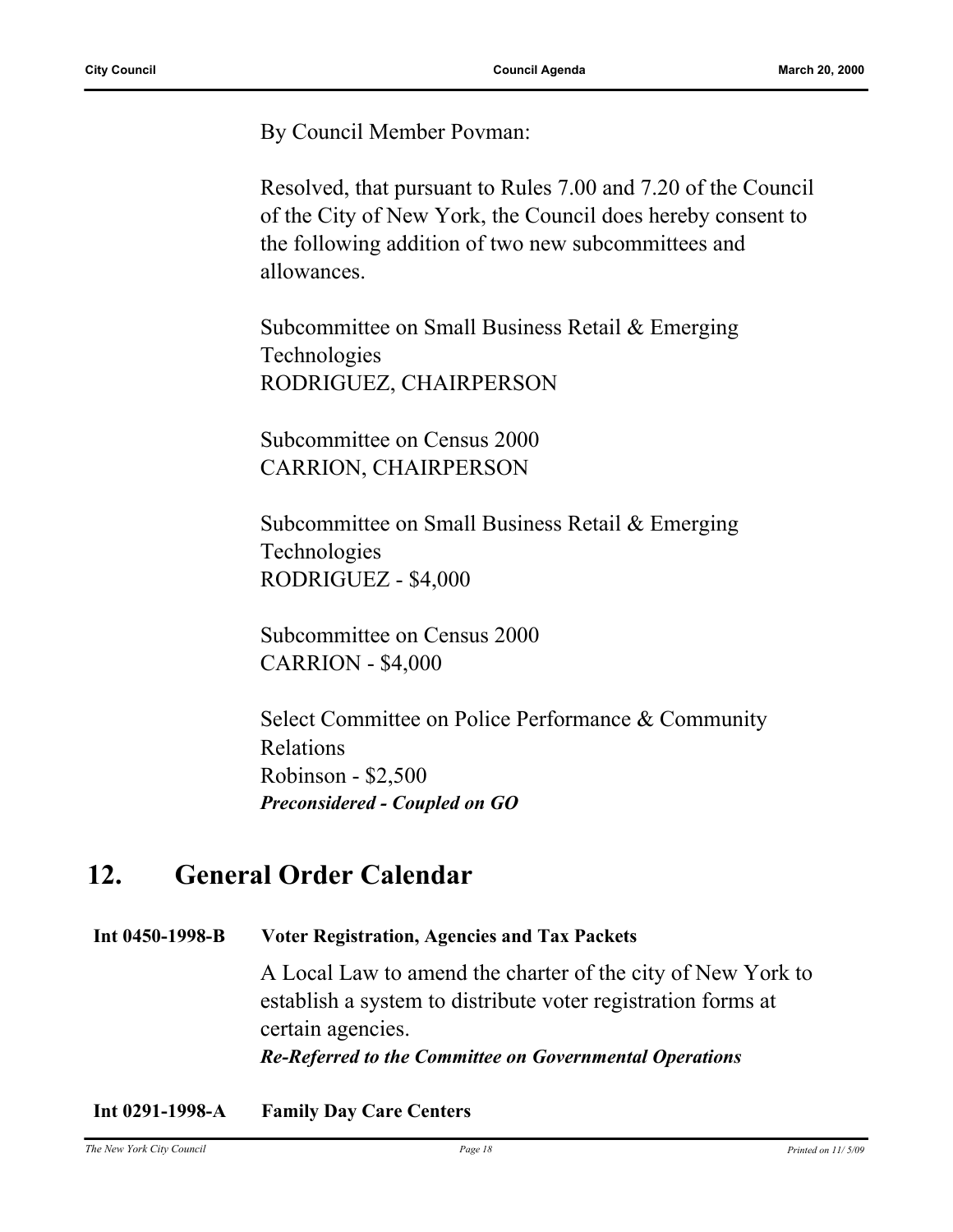A Local Law to amend the administrative code of the city of New York and local law number forty-five for the year 1992, in relation to family child care services. *Laid Over Again*

**T1999-86 Commissioner of Deeds**

Commissioner of Deeds *Coupled on GO*

#### **Coupled on General Order**

### **Civil Service and Labor**

**Int 0728-2000 Health Insurance, Uniformed Correctional & Sanitation Workers** *Preconsidered - GO w/ MN*

#### **Finance**

| <b>Res</b> 1247-2000 | <b>Budget, New York City Council</b><br>GO                    |
|----------------------|---------------------------------------------------------------|
| Res 1248-2000        | <b>Budget, New York City Council, Lump-Sum OTPS</b><br>GO     |
| <b>Res</b> 1249-2000 | <b>UDAAP, Community Board 4, Brooklyn (20005198HAK)</b><br>GO |
| Res 1250-2000        | UDAAP, 1944 Loring Place, Bronx, (20005243HAX)<br>GO          |
| Res 1251-2000        | UDAAP, 450 West 55th St, Manhattan, (20005244HAM)<br>GO       |
| Res 1252-2000        | UDAAP, CB 5, 7 and 8, Bronx (20005245HAX)                     |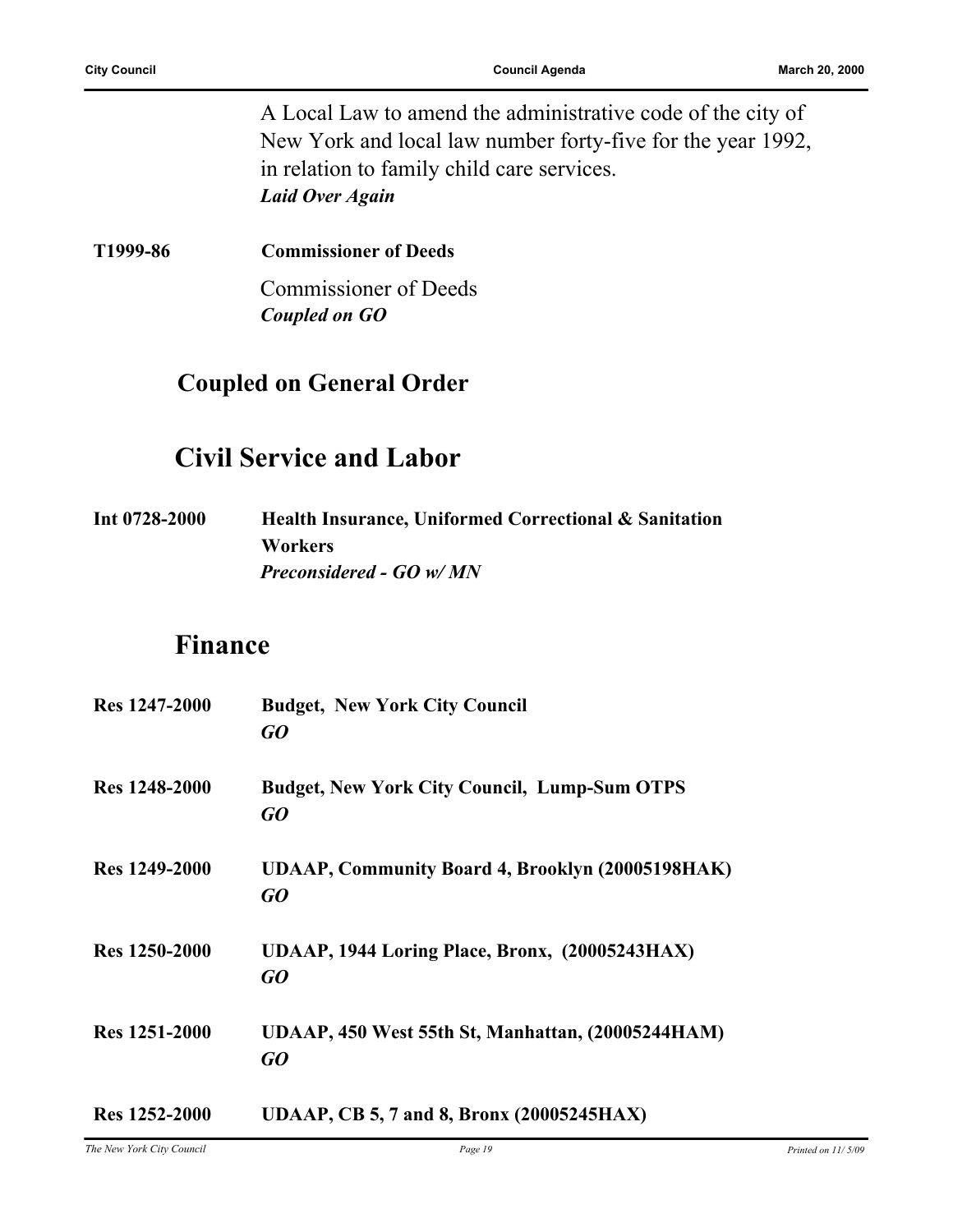*GO*

## **Governmental Operations**

**Int 0717-2000 Financial Disclosure** *GO*

## **Housing and Buildings**

- **Int 0669-1999-A Rent stabilization laws, Extend** *A & GO*
- **Res 1122-1999 Rent control, Continue** *GO*

## **Land Use**

| Res 1253-2000        | UDAAP, 130 Utica Ave., Brooklyn (20005176HAK)<br>GO                                |
|----------------------|------------------------------------------------------------------------------------|
| <b>Res</b> 1254-2000 | UDAAP, 1076 St. Johns Place, Brooklyn (20005177HAK)<br>GO                          |
| Res 1255-2000        | UDAAP, 3139 Fulton Street, Brooklyn (20005179HAK)<br>GQ                            |
| Res 1256-2000        | UDAAP, 379A Greene Ave., Brooklyn (20005180HAK)<br>GQ                              |
| Res 1257-2000        | <b>School Construction, 136-11 31st Rd, Queens</b><br>(Non-ULURP20005196SCQ)<br>GO |
| Res 1258-2000        | <b>School Construction, 109-01 98th Street, Queens</b><br>(Non-ULURP20005219SCQ)   |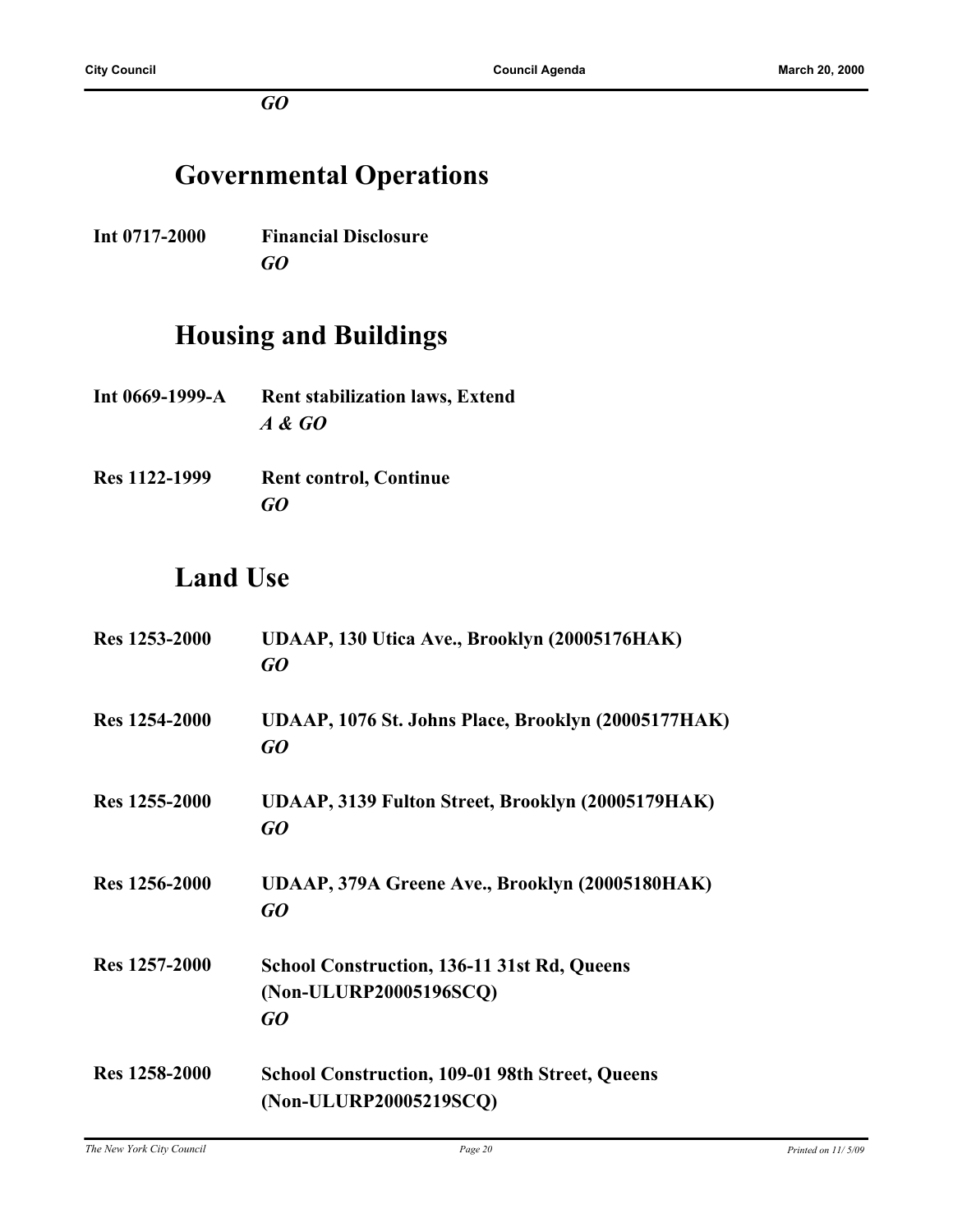|                      | GO                                                                              |
|----------------------|---------------------------------------------------------------------------------|
| Res 1259-2000        | UDAAP, 2093 Davidson Avenue, Bronx (20005247HAX)<br>GO                          |
| <b>Res</b> 1260-2000 | UDAAP, 1509 Lexington Ave., Manhattan (20005248HAM)<br>GO                       |
| Res 1261-2000        | UDAAP, 407, 409 & 435 New Jersey Ave, Brooklyn<br>(20005251HAK)<br>GO           |
| Res 1262-2000        | UDAAP, 457 W. 166th St. & 2240 Amsterdam Ave., Manhattan<br>(20005252HAM)<br>GO |

#### **Rules, Privileges and Elections**

**Res 1263-2000 Committee Creation** *Preconsidered - GO*

### **General Order Calendar**

- **T1999-86 Commissioner of Deeds** *GO*
- **Introduction and Reading of Bills See Attached 13.**
- **14. General Discussion**

## **15. Extension of Remarks**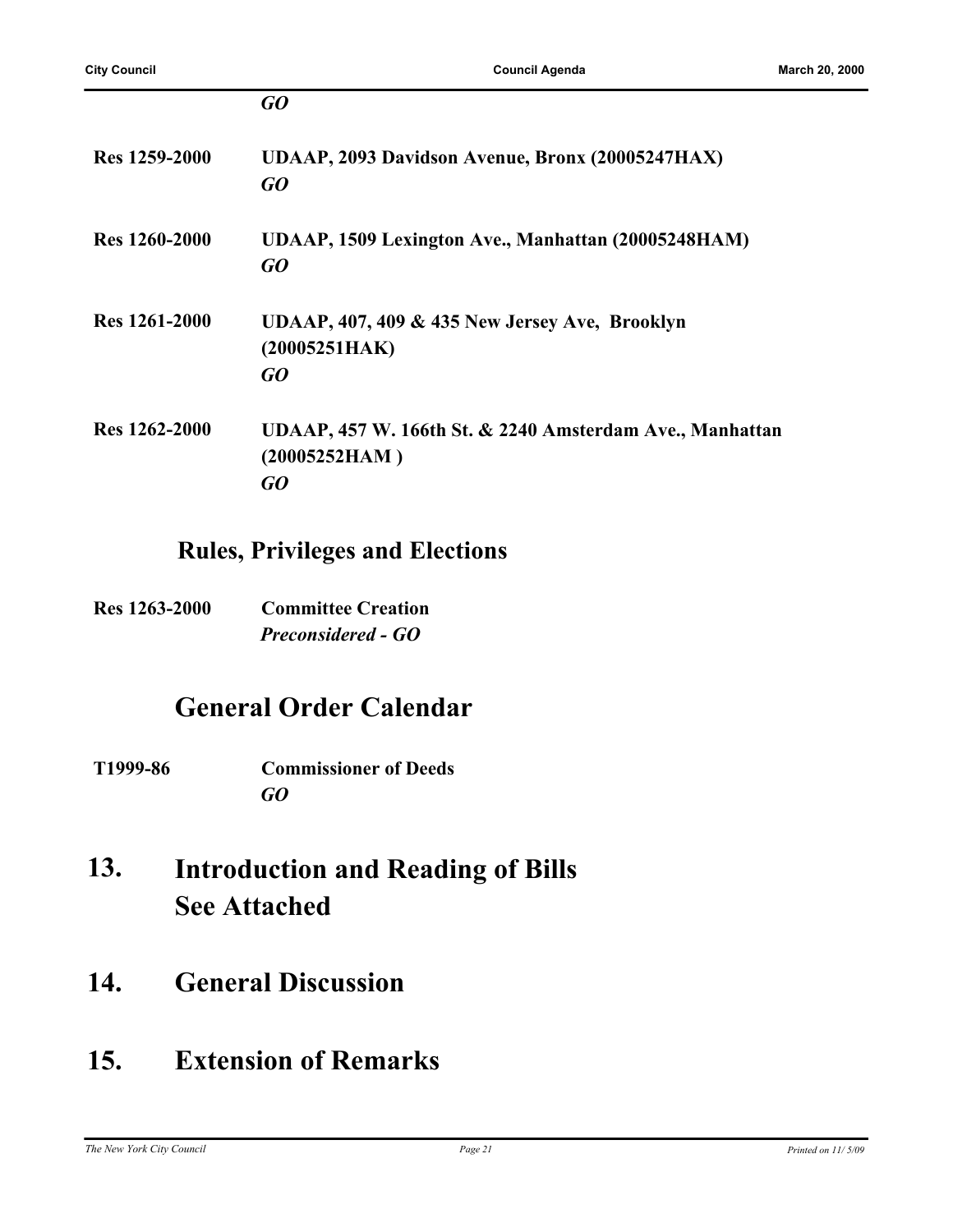## **INTRODUCTION AND READING OF BILLS**

| Int 0727-2000        | By The Speaker (Speaker Vallone) and Council Members<br>Koslowitz, Dear, Carrion, Malave-Dilan, Freed, Michels,<br>Rodriguez, Watkins, Fiala and Golden ; also Council Members<br>Cruz, Fisher, Harrison, Leffler, Nelson, O'Donovan, Povman,<br>Rivera, Robinson, Wooten and Ognibene                                                                         |
|----------------------|----------------------------------------------------------------------------------------------------------------------------------------------------------------------------------------------------------------------------------------------------------------------------------------------------------------------------------------------------------------|
|                      | A Local Law to amend the administrative code of the city of<br>New York, in relation to prohibiting the sale of herbal<br>cigarettes to minors.<br><b>Consumer Affairs</b>                                                                                                                                                                                     |
| <b>Res</b> 1229-2000 | By The Speaker (Speaker Vallone) and Council Members Carrion,<br>Dear, Eisland, Espada, Freed, Lopez, Michels, Moskowitz, Perkins,<br>Pinkett, Reed and Rodriguez; also Council Members Cruz, Fisher,<br>Harrison, Koslowitz, Leffler, McCaffrey, Nelson, Povman, The<br>Speaker (Speaker Quinn), Robinson, Robles, Wooten and Clarke                          |
|                      | Resolution calling upon the U.S. Congress to enact<br>meaningful gun control legislation.<br><b>Public Safety</b>                                                                                                                                                                                                                                              |
| <b>Res 1230-2000</b> | By The Speaker (Speaker Vallone) and Council Members<br>Malave-Dilan, Espada, Lasher, Michels, Abel and Golden; also<br>Council Members Cruz, Fisher, Foster, Leffler, Nelson, O'Donovan,<br>Povman, Rivera, Robles and Stabile                                                                                                                                |
|                      | Resolution urging the United States Post Office to issue a<br>commemorative stamp for United States Marine Corps<br>Sergeant John Basilone in recognition of his heroism and<br>bravery in defending his nation during World War II.<br><b>IMMEDIATE CONSIDERATION or Parks, Recreation, Cultural</b><br><b>Affairs and International Intergroup Relations</b> |
| <b>Res</b> 1231-2000 | By Council Members Boyland, Carrion, Clarke, Malave-Dilan,<br>Espada, Fisher, Freed, Koslowitz, Lasher, Leffler, Linares, Lopez,<br>Marshall, Perkins, Pinkett, Reed, Rodriguez, Warden, Wooten and<br>Golden; also Council Members DiBrienza, Foster, Harrison,                                                                                               |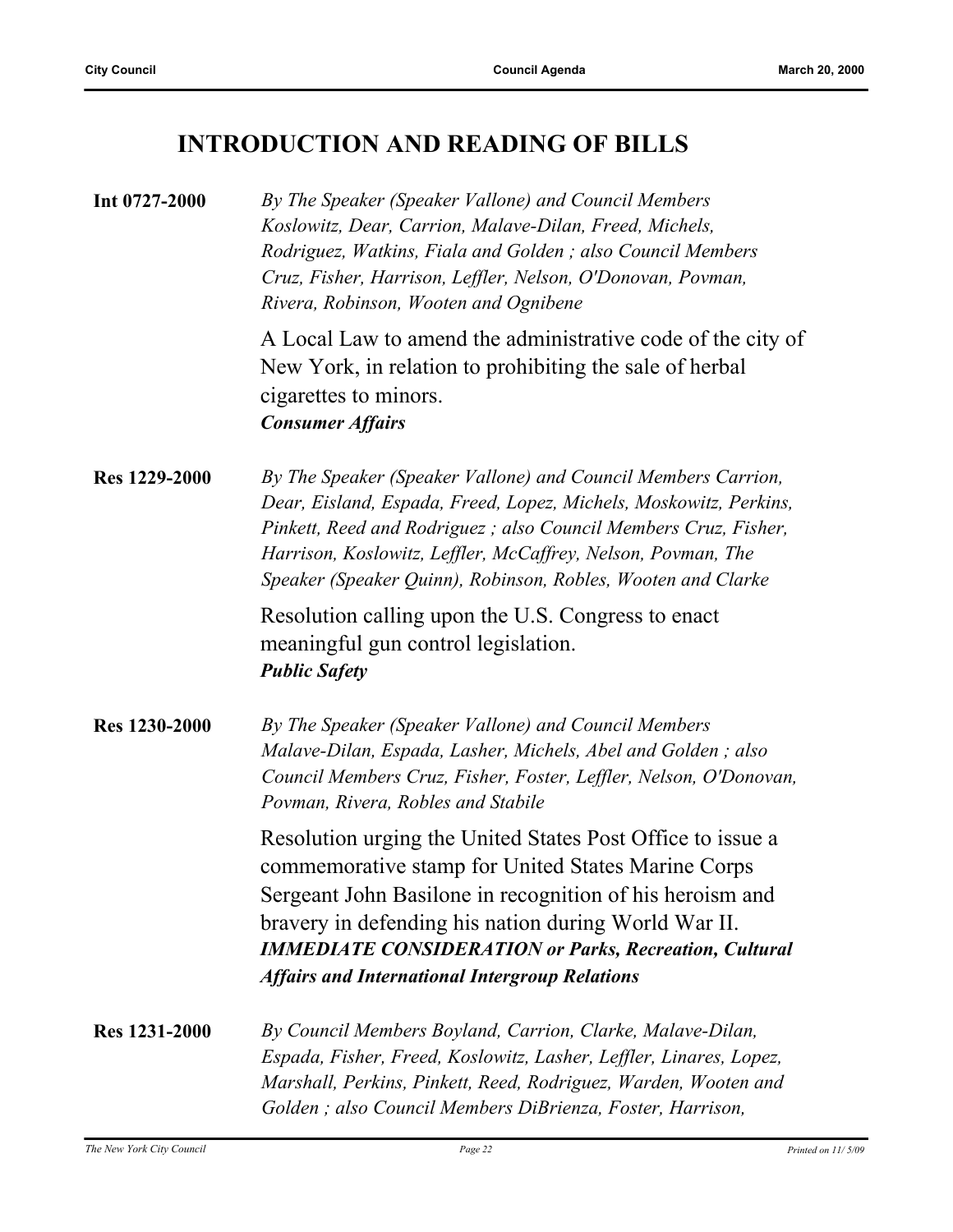ř.

|               | Nelson, The Speaker (Speaker Quinn), Rivera and Robinson                                                                                                                                                                                                                                     |
|---------------|----------------------------------------------------------------------------------------------------------------------------------------------------------------------------------------------------------------------------------------------------------------------------------------------|
|               | A resolution calling on the appropriate committee of the<br>Council to hold hearings on the causes of the high rate of<br>infant mortality in central Brooklyn.<br><b>Health</b>                                                                                                             |
| Int 0728-2000 | By Council Members Cruz, Dear, Marshall, Michels, Rodriguez,<br>Fiala and Golden (by request of the Mayor); also Council Members<br>Fisher, Harrison, Koslowitz, McCaffrey, O'Donovan, Pinkett,<br>Rivera, Robinson, Abel and Stabile                                                        |
|               | A Local Law to amend the administrative code of the city of<br>New York, in relation to health insurance coverage for the<br>surviving spouse and children of deceased uniformed<br>correctional and sanitation workers.<br><b>Preconsidered - Civil Service &amp; Labor</b>                 |
| Res 1232-2000 | By Council Members Dear, Eisland, Freed, Lopez, Moskowitz,<br>Fiala, Foster, Harrison, McCaffrey, Rivera, Rodriguez and Golden                                                                                                                                                               |
|               | Resolution calling upon the United States Senate to work with<br>the U.S. House of Representatives to pass comprehensive<br>legislation, eliminating the marriage penalty tax, in order to<br>restore equity and fairness to our system of taxation for<br>married people.<br><b>Finance</b> |
| Res 1233-2000 | <b>By Council Member Dear</b>                                                                                                                                                                                                                                                                |
|               | Resolution pursuant to Section 19-511.1 of the<br>Administrative Code of the City of New York to review eight<br>determinations by the Taxi and Limousine Commission to<br>approve applications for the renewal of a license to operate a<br>base station.<br><b>Transportation</b>          |
| Int 0729-2000 | By Council Members DiBrienza, The Speaker (Speaker Quinn), The<br>Speaker (Speaker Miller), Reed, Eldridge, Moskowitz, Freed,<br>Nelson, Perkins, Linares, Espada, Lopez and Marshall; also<br>Council Members Cruz, Eisland, Foster, Koslowitz, Leffler, Michels,                           |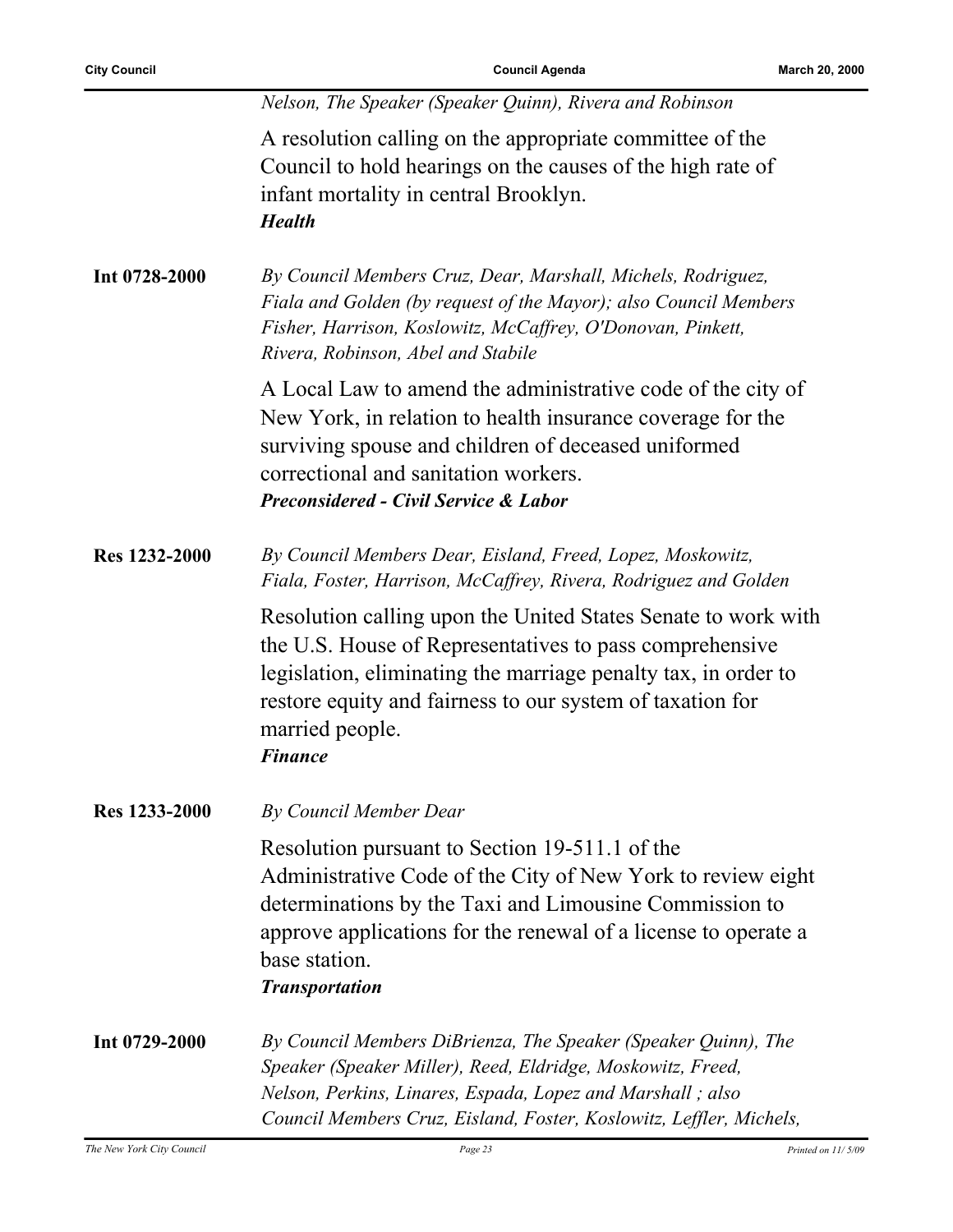#### *Pinkett, Rivera and Robinson*

A Local Law to amend the administrative code of the City of New York, in relation to amending the rent stabilization law to provide for the streamlining of the rent regulation system, establishment of rent guidelines for housing accommodations subject to the city rent and rehabilitation law, and to bar certain rent adjustments.

*Housing & Buildings*

**Res 1234-2000** *By Council Members DiBrienza, The Speaker (Speaker Quinn), The Speaker (Speaker Miller), Eldridge, Moskowitz, Freed, Nelson, Perkins, Linares, Espada, Lopez, Marshall and Reed ; also Council Members Cruz, Eisland, Foster, Koslowitz, Leffler, Michels, Pinkett, Rivera and Robinson*

> Resolution calling on the New York State Legislature and Governor to enact legislation that would reverse the potential 20% increases that are allowed each time an apartment becomes vacant and would repeal the decontrol of units that reach \$2000 per month in rent. *Housing & Buildings*

**Res 1235-2000** *By Council Members Eisland, Koslowitz, Dear, Fisher, Lasher, Freed, Michels, McCaffrey, Foster, Rivera, O'Donovan, Warden, Cruz and Marshall ; also Council Members DiBrienza, Harrison, Leffler, Nelson, Pinkett, Povman, Provenzano, The Speaker (Speaker Quinn), Robinson, Rodriguez, Abel, Golden and Stabile*

> Resolution calling upon the Department of Consumer Affairs to conduct the "Passover Kosher Market Basket Survey" in a timely fashion and encouraging consumers to use this information to choose stores that keep their holiday prices in line with their year round prices. *IMMEDIATE CONSIDERATION or Consumer Affairs*

**SLR 0202-2000** *By Council Members Eisland, Freed and Marshall ; also Council Members Harrison, Michels and Nelson*

> State Legislation Resolution requesting the New York State Legislature to pass a bill introduced by Assembly Members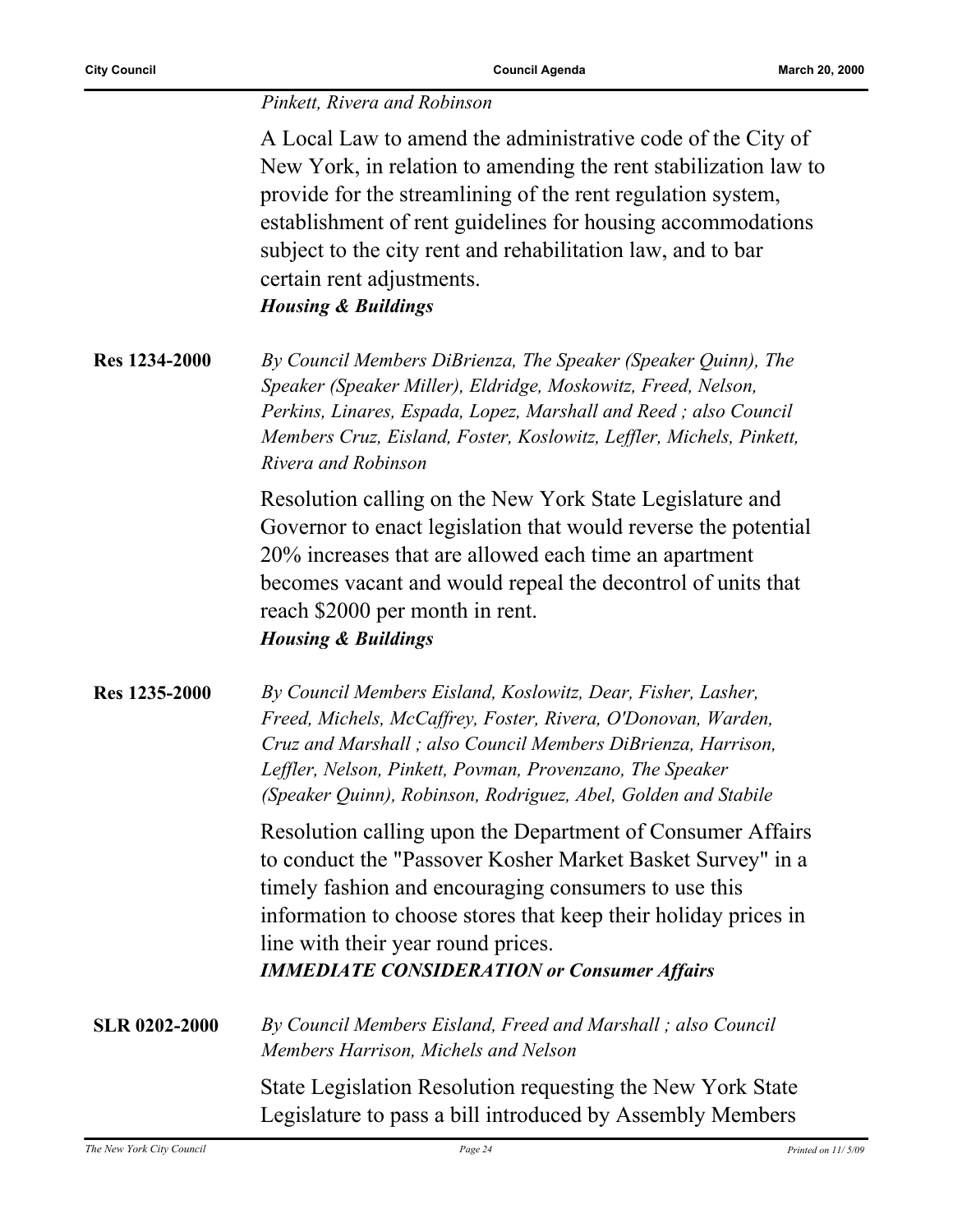ř.

|               | Dinowitz, Greene, Millman, Towns, et al, A.9488, "AN ACT<br>to amend the administrative code of the city of New York, in<br>relation to clearly marking certain pedestrian crosswalks in any<br>city having a population of one million or more persons".<br><b>State and Federal Legislation</b>                                                                               |
|---------------|---------------------------------------------------------------------------------------------------------------------------------------------------------------------------------------------------------------------------------------------------------------------------------------------------------------------------------------------------------------------------------|
| Res 1236-2000 | By Council Members Fisher, Carrion, Malave-Dilan, Espada,<br>Freed, Michels, The Speaker (Speaker Miller) and Perkins; also<br>Council Members Cruz, Harrison, McCaffrey, Povman, The<br>Speaker (Speaker Quinn), Rivera, Robinson, Rodriguez, Sabini and<br>Stabile                                                                                                            |
|               | Resolution calling on the Board of Elections to have<br>representatives present at all Immigration and Naturalization<br>Service ceremonies in order to pass out voter registration<br>cards.<br><b>Governmental Operations</b>                                                                                                                                                 |
| Res 1237-2000 | By The Speaker (Speaker Vallone) and Council Members Freed,<br>Eisland, Marshall, Michels, Foster, Fisher, Linares, Provenzano,<br>Reed, Moskowitz, Golden, Robles, Lopez and Rivera; also Council<br>Members Cruz, McCaffrey, The Speaker (Speaker Quinn) and<br>Sabini                                                                                                        |
|               | Resolution urging Attorney General Janet Reno to suspend the<br>deportation hearing and to reexamine the McAllister family's<br>case with a view toward granting them political asylum, based<br>on the fact that their lives would certainly be in danger were<br>they to be deported.<br>Parks, Recreation, Cultural Affairs and International Intergroup<br><b>Relations</b> |
| Res 1238-2000 | By Council Members Harrison, Espada, Freed, Marshall and Fiala<br>; also Council Members Cruz, Foster, Michels, Pinkett, Povman,<br>Robinson and Watkins                                                                                                                                                                                                                        |
|               | Resolution calling upon the New York State Department of<br>Health to mandate that all workers employed in the<br>preparation, serving or handling of foods in New York State<br>be required to undergo appropriate health examinations as a                                                                                                                                    |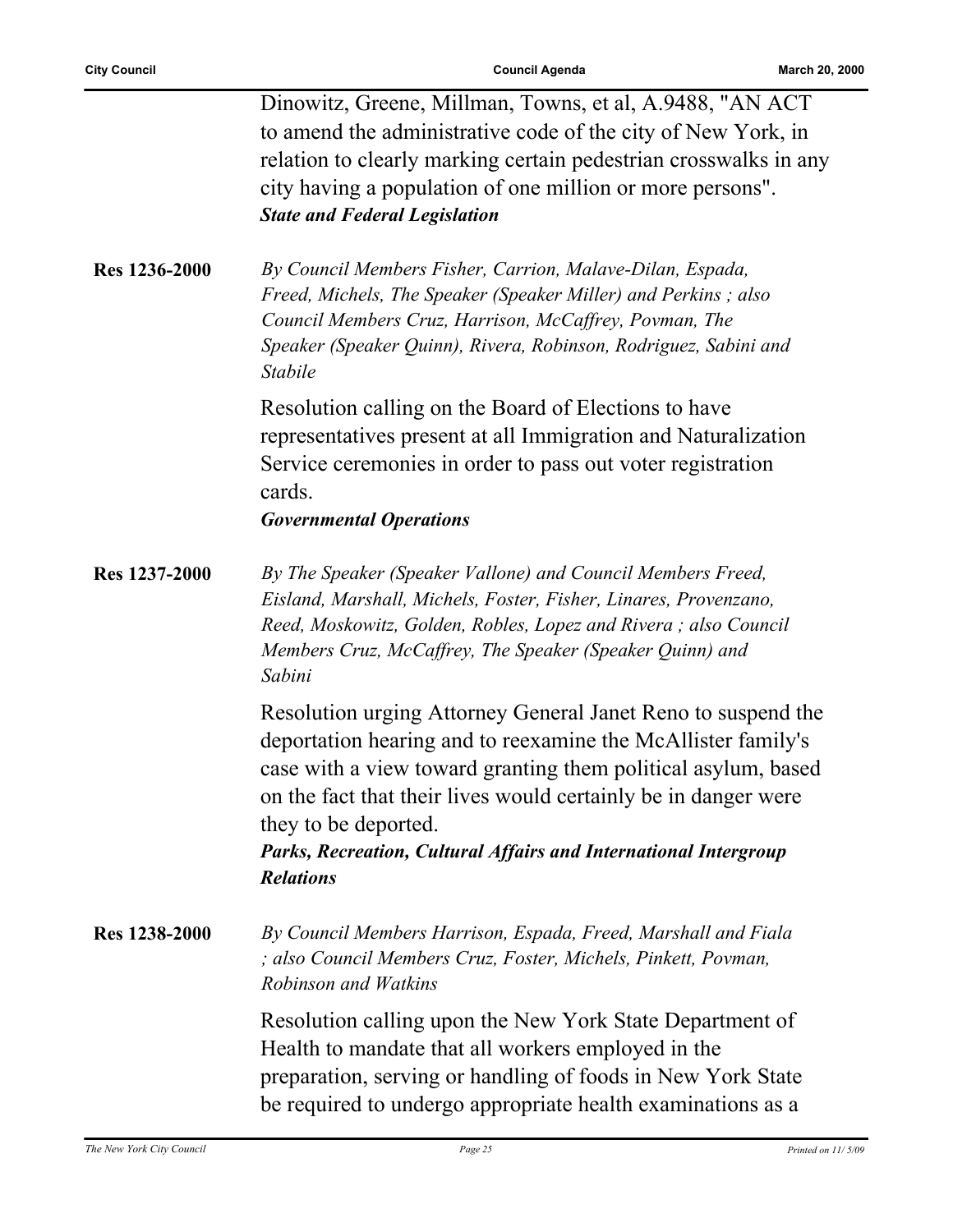|                      | condition of employment, including Chest X-rays and tests<br>needed to identify other communicable diseases.<br><b>Health</b>                                                                                                                                                                                                                                                                                                                                                                                                                                                                                                                                                |
|----------------------|------------------------------------------------------------------------------------------------------------------------------------------------------------------------------------------------------------------------------------------------------------------------------------------------------------------------------------------------------------------------------------------------------------------------------------------------------------------------------------------------------------------------------------------------------------------------------------------------------------------------------------------------------------------------------|
| <b>SLR 0203-2000</b> | By Council Member Lasher; also Rivera and Council Member Abel                                                                                                                                                                                                                                                                                                                                                                                                                                                                                                                                                                                                                |
|                      | State Legislation Resolution requesting the New York State<br>Legislature to pass bills introduced by Senator Lachman,<br>S.6309, and Assembly Member Cohen, A.9205, "AN ACT<br>authorizing the city of New York to reconvey its interest in<br>certain real property acquired by in rem tax foreclosure in the<br>borough of Brooklyn to former owners Bart Colorafi and<br>Vera M. Colorafi, notwithstanding expiration of the two year<br>period within which application may be made to the city to<br>release its interest in property thus acquired; Block No. 6955,<br>Lot No. 105 on tax map for the borough of Brooklyn".<br><b>State &amp; Federal Legislation</b> |
| <b>Res 1239-2000</b> | By Council Members Linares, Espada, Freed, Marshall, Rodriguez<br>and Watkins; also Council Members Clarke, Fisher, Foster,<br>McCaffrey, Michels, Provenzano and Rivera                                                                                                                                                                                                                                                                                                                                                                                                                                                                                                     |
|                      | Resolution calling upon the State Legislature and Governor to<br>amend the State Tax Law to exempt meals of up to ten dollars<br>purchased in restaurants and other eateries from the sales tax.<br><b>Finance</b>                                                                                                                                                                                                                                                                                                                                                                                                                                                           |
| Int 0730-2000        | By Council Members Lopez, Espada, Marshall and Perkins; also<br>Council Members Foster, Michels and The Speaker (Speaker<br><i>Ouinn</i> )                                                                                                                                                                                                                                                                                                                                                                                                                                                                                                                                   |
|                      | A Local Law to amend the administrative code of the city of<br>New York in relation to laundry service.<br><b>Consumer Affairs</b>                                                                                                                                                                                                                                                                                                                                                                                                                                                                                                                                           |
| Int 0731-2000        | By Council Members McCaffrey, Koslowitz, Leffler, Marshall,<br>O'Donovan, Povman, Abel, Golden and Robinson                                                                                                                                                                                                                                                                                                                                                                                                                                                                                                                                                                  |
|                      | A Local Law in relation to a street name, Monsignor Frank<br>Bulovas Avenue, Borough of Queens.                                                                                                                                                                                                                                                                                                                                                                                                                                                                                                                                                                              |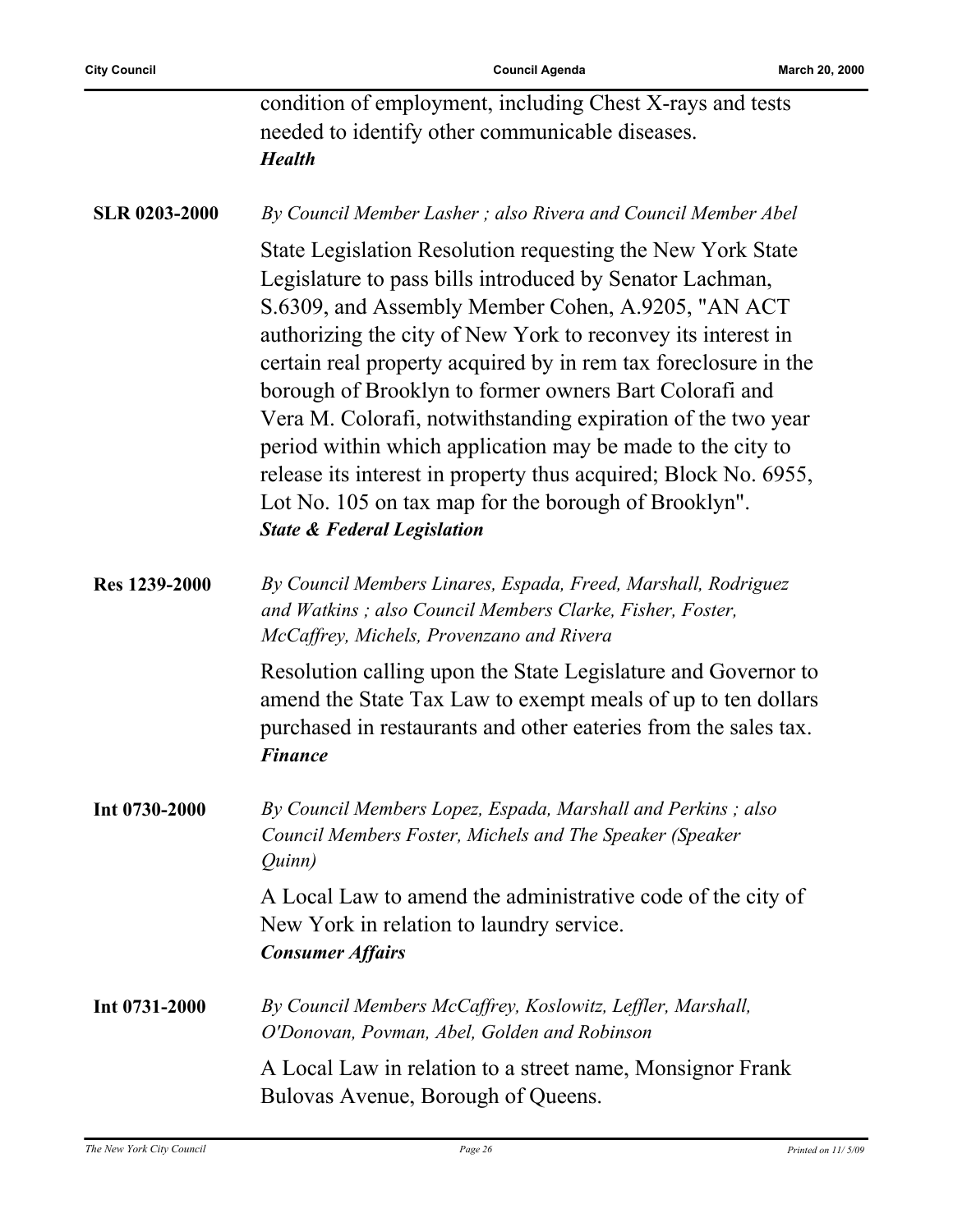| Parks, Recreation, Cultural Affairs and International Intergroup |  |  |
|------------------------------------------------------------------|--|--|
| <b>Relations</b>                                                 |  |  |

**Res 1240-2000** *By Council Members McCaffrey, Carrion, Clarke, Dear, Malave-Dilan, Eisland, Espada, Freed, Koslowitz, Lopez, Marshall, O'Donovan, The Speaker (Speaker Quinn) and Reed ; also Council Members Cruz, DiBrienza, Fisher, Foster, Michels, Pinkett, Povman and Robinson*

> Resolution calling upon the United States Congress to introduce and adopt legislation requiring the federal government and its agencies to enter into contracts only with apparel and textile manufacturers who adhere to fair labor standards and pay their employees non-poverty wages. *Contracts*

**Res 1241-2000** *By Council Members Michels, Spigner, Sabini, Carrion, Malave-Dilan, Freed, Linares, Lopez, The Speaker (Speaker Quinn) and Rodriguez ; also Council Members Cruz, Fisher, Harrison, Koslowitz, Leffler, Nelson, Pinkett, Robinson and Wooten*

> Resolution calling upon the New York State Senate to pass S.6137-A, which would ban the sale of gasoline containing the additive methyl tertiary butyl ether (MTBE), and Governor George E. Pataki to sign this bill into law. *Environmental Protection*

**SLR 0204-2000** *By Council Members Oddo, Freed, Abel, Fiala, Golden and O'Donovan ; also Council Member Harrison*

> State Legislation Resolution requesting the New York State Legislature to pass bills introduced by Senator Marchi, S.6663, and Assembly Members Connelly, Clark, et al, A.9397, "AN ACT to amend the vehicle and traffic law, in relation to fines for parking violations occurring on school grounds".

*State & Federal Legislation*

**SLR 0205-2000** *By Council Members O'Donovan, Fiala and Golden ; also Council Members Harrison, Michels and Pinkett*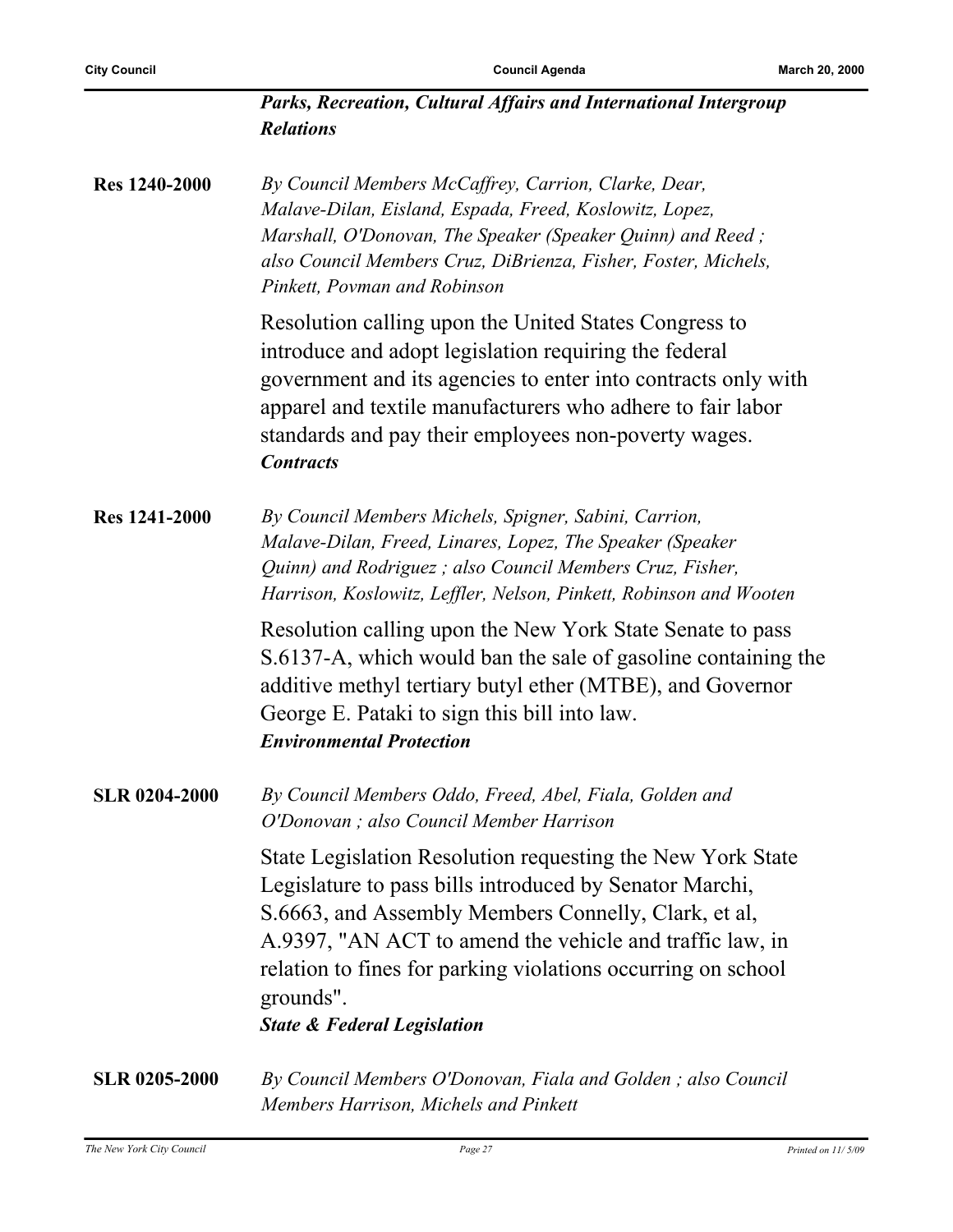|                      | State Legislation Resolution requesting the New York State<br>Legislature to pass bills introduced by Senator LaValle,<br>S.5172, and Assembly Member Vitaliano, A.9625, "AN ACT<br>to amend the administrative code of the city of New York, in<br>relation to health insurance coverage for surviving spouses of<br>members of the fire department who are enrolled in a health<br>insurance plan".<br><b>State &amp; Federal Legislation</b> |
|----------------------|-------------------------------------------------------------------------------------------------------------------------------------------------------------------------------------------------------------------------------------------------------------------------------------------------------------------------------------------------------------------------------------------------------------------------------------------------|
| <b>Res 1242-2000</b> | By Council Members Perkins, Spigner, Robinson, Reed, Clarke,<br>Nelson, Eisland, Lopez, Marshall, Freed, Malave-Dilan, Robles,<br>Eldridge, Carrion, DiBrienza, Michels, Espada, Linares, The<br>Speaker (Speaker Quinn), Rodriguez, Warden, Watkins and<br>Wooten; also Council Members Fisher, Foster, Harrison and<br>Pinkett                                                                                                                |
|                      | Resolution calling on the New York State Senate and the New<br>York State Assembly to enact legislation that will designate<br>March 10th of each year to be known as Harriet Tubman Day.<br><b>IMMEDIATION CONSIDERATION or Parks, Recreation,</b><br><b>Cultural Affairs and International Intergroup Relations</b>                                                                                                                           |
| Int 0732-2000        | By The Public Advocate (Public Advocate Green) and Council<br>Members DiBrienza, Eldridge, The Speaker (Speaker Quinn),<br>Malave-Dilan, Eisland, Espada, Freed, Linares, Lopez, Perkins,<br>Reed and Watkins ; also Council Members Clarke, Cruz, Foster,<br>Koslowitz, Leffler, Michels, The Speaker (Speaker Miller),<br>Robinson, Sabini and Wooten                                                                                         |
|                      | A Local Law to amend the administrative code of the city of<br>New York, in relation to establishing a comprehensive policy<br>for city employees regarding domestic violence and the<br>workplace.<br><b>General Welfare</b>                                                                                                                                                                                                                   |
| SLR 0206-2000        | By Rivera, Council Members Lopez and Golden; also Council<br>Members Cruz, Michels, Pinkett and Robinson                                                                                                                                                                                                                                                                                                                                        |
|                      | State Legislation Resolution requesting the New York State<br>Legislature to pass bills introduced by Senators Maltese and                                                                                                                                                                                                                                                                                                                      |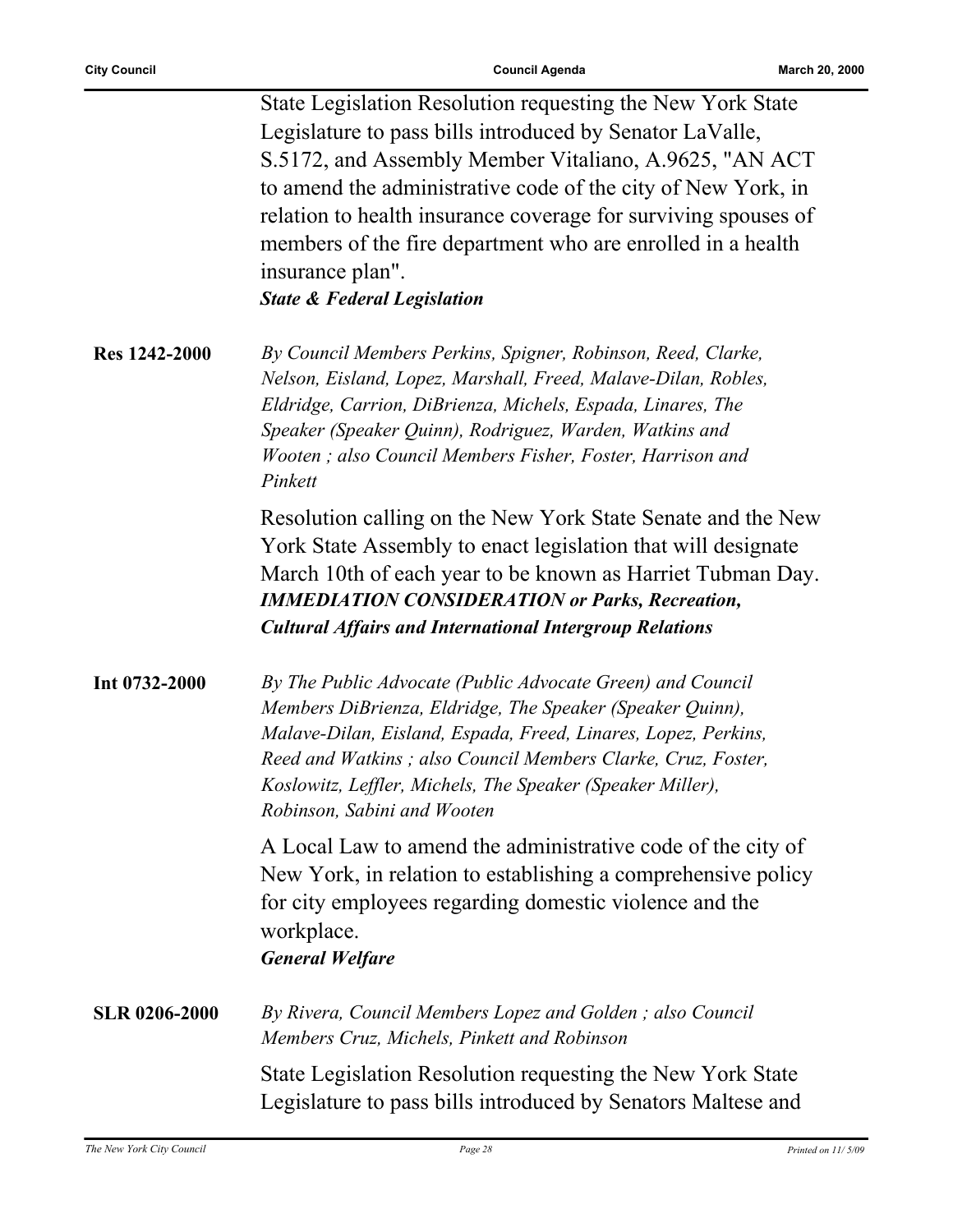|                      | Hannon, S.769-A, and Assembly Member Seminerio,                                                                                                                                                                                                                                                                                                                                                                                                                                                                                                                                         |
|----------------------|-----------------------------------------------------------------------------------------------------------------------------------------------------------------------------------------------------------------------------------------------------------------------------------------------------------------------------------------------------------------------------------------------------------------------------------------------------------------------------------------------------------------------------------------------------------------------------------------|
|                      | A.1275-A, "AN ACT to amend the retirement and social                                                                                                                                                                                                                                                                                                                                                                                                                                                                                                                                    |
|                      | security law, in relation to disability retirement of certain New                                                                                                                                                                                                                                                                                                                                                                                                                                                                                                                       |
|                      | York city correction members".                                                                                                                                                                                                                                                                                                                                                                                                                                                                                                                                                          |
|                      | <b>State &amp; Federal Legislation</b>                                                                                                                                                                                                                                                                                                                                                                                                                                                                                                                                                  |
|                      |                                                                                                                                                                                                                                                                                                                                                                                                                                                                                                                                                                                         |
| <b>SLR 0207-2000</b> | By Rivera, Council Members Lopez and Golden; also Council<br>Members Cruz, Michels, Pinkett and Rodriguez                                                                                                                                                                                                                                                                                                                                                                                                                                                                               |
|                      | State Legislation Resolution requesting the New York State<br>Legislature to pass bills introduced by Senators Maltese and<br>Hannon, S.771-A, and Assembly Member Seminerio,<br>A.1270-A, "AN ACT to amend the retirement and social<br>security law and the administrative code of the city of New<br>York, in relation to permitting certain New York city<br>correction members to borrow from their accumulated<br>member contributions and to repeal certain provisions of the<br>retirement and social security law relating thereto".<br><b>State &amp; Federal Legislation</b> |
| <b>SLR 0208-2000</b> | By Rivera, Council Members Lopez and Golden; also Council<br>Members Cruz, Pinkett and Robinson                                                                                                                                                                                                                                                                                                                                                                                                                                                                                         |
|                      | State Legislation Resolution requesting the New York State<br>Legislature to pass bills introduced by Senators Maltese and<br>Hannon, S.764-A, and Assembly Member Seminerio,<br>A.1271-A, "AN ACT to amend the retirement and social<br>security law, in relation to employee contributions to the<br>twenty year improved benefit retirement programs for New<br>York city correction members".<br><b>State &amp; Federal Legislation</b>                                                                                                                                             |
| <b>SLR 0209-2000</b> | By Rivera and Council Member Lopez; also Council Members<br>Cruz and Robinson                                                                                                                                                                                                                                                                                                                                                                                                                                                                                                           |
|                      | State Legislation Resolution requesting the New York State<br>Legislature to pass bills introduced by Senators Maltese and<br>Hannon, S.765-A, and Assembly Member Seminerio,<br>A.1272-A, "AN ACT to amend the administrative code of the                                                                                                                                                                                                                                                                                                                                              |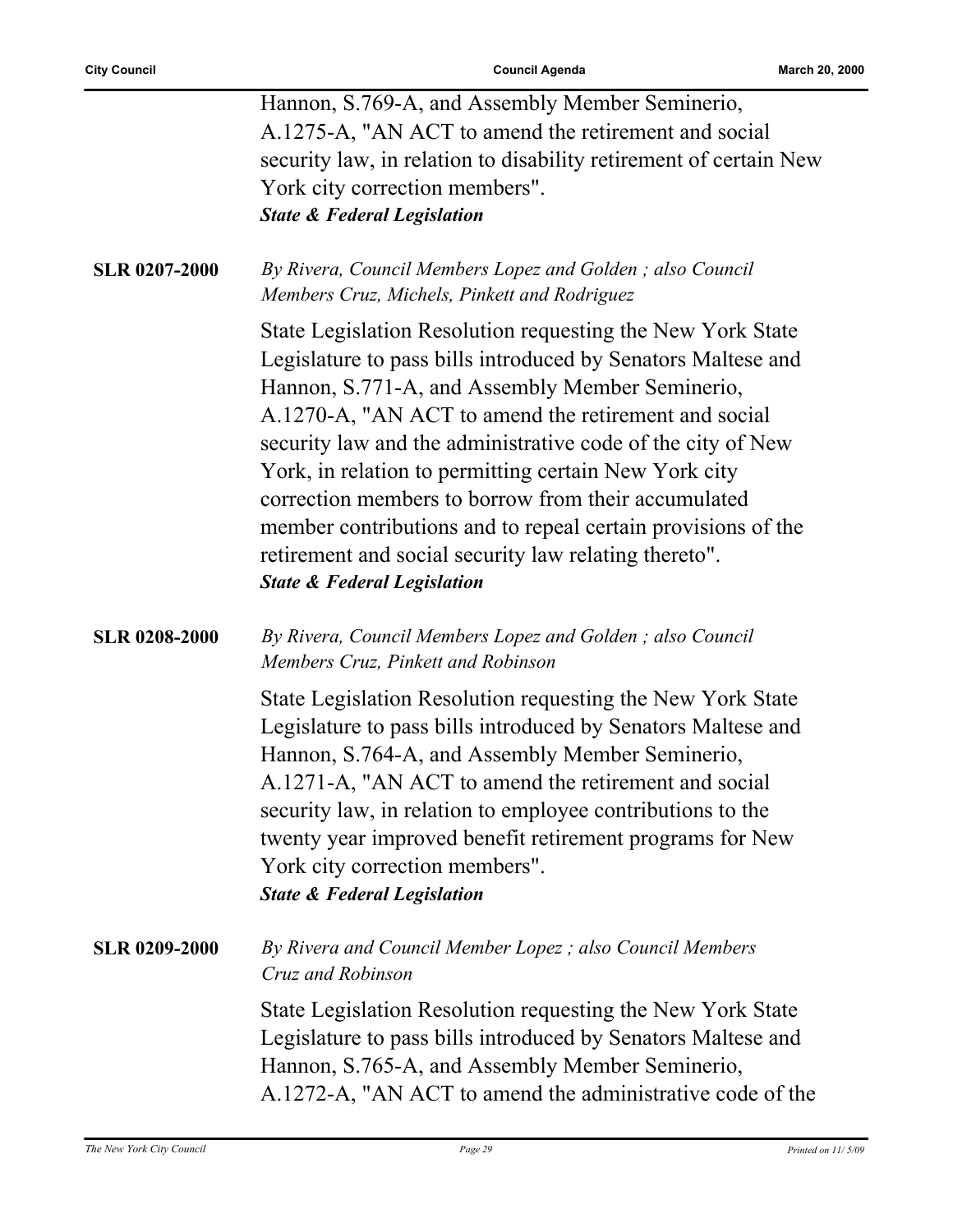|                      | city of New York, in relation to the retirement benefits payable<br>to certain members of the New York city employees'<br>retirement system".<br><b>State &amp; Federal Legislation</b>                                                                                                                                                                                                                      |
|----------------------|--------------------------------------------------------------------------------------------------------------------------------------------------------------------------------------------------------------------------------------------------------------------------------------------------------------------------------------------------------------------------------------------------------------|
| <b>SLR 0210-2000</b> | By Rivera and Council Member Lopez; also Council Members<br>Cruz and Robinson                                                                                                                                                                                                                                                                                                                                |
|                      | State Legislation Resolution requesting the New York State<br>Legislature to pass bills introduced by Senator Maltese,<br>S.766-A, and Assembly Member Seminerio, A.1273-A, "AN<br>ACT to amend the retirement and social security law, in<br>relation to the return of member contributions".<br><b>State &amp; Federal Legislation</b>                                                                     |
| <b>SLR 0211-2000</b> | By Rivera and Council Member Lopez ; also Council Member Cruz                                                                                                                                                                                                                                                                                                                                                |
|                      | State Legislation Resolution requesting the New York State<br>Legislature to pass bills introduced by Senator Maltese,<br>S.894-A, and Assembly Member Seminerio, A.1375-A, "AN<br>ACT to amend the administrative code of the city of New<br>York, in relation to the composition of the board of trustees of<br>the New York city employees' retirement system".<br><b>State &amp; Federal Legislation</b> |
| <b>SLR 0212-2000</b> | By Rivera, Council Members Lopez and Golden; also Council<br>Member Pinkett                                                                                                                                                                                                                                                                                                                                  |
|                      | State Legislation Resolution requesting the New York State<br>Legislature to pass bills introduced by Senator Maltese,<br>S.895-A, and Assembly Member Seminerio, A.1374-A, "AN<br>ACT to amend the retirement and social security law, in<br>relation to service credit for correction members of the New<br>York city employees' retirement system".<br><b>State &amp; Federal Legislation</b>             |
| <b>SLR 0213-2000</b> | By Rivera and Council Member Lopez                                                                                                                                                                                                                                                                                                                                                                           |
|                      | State Legislation Resolution requesting the New York State<br>Legislature to pass bills introduced by Senators Seabrook and                                                                                                                                                                                                                                                                                  |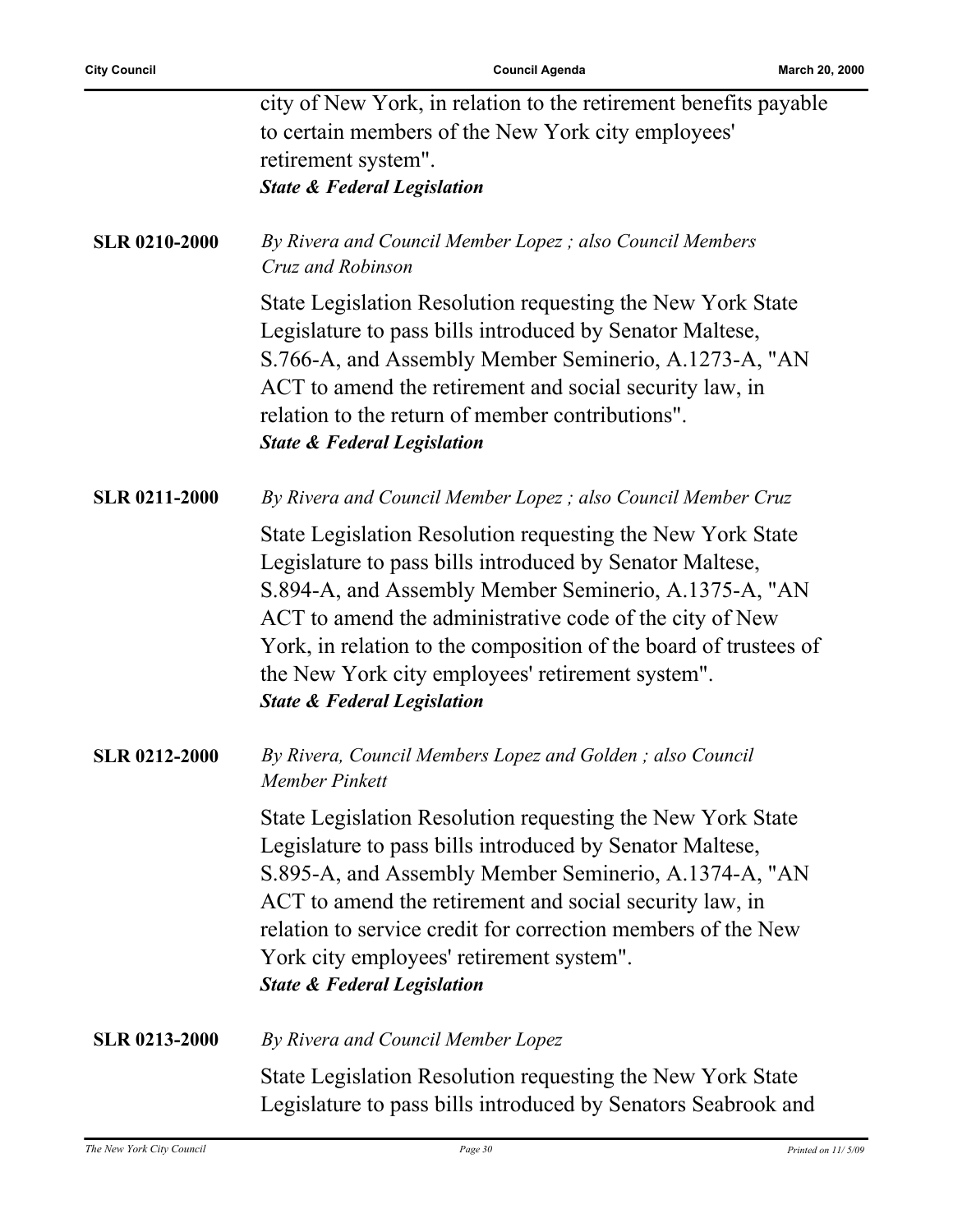|                      | Sampson, S.2860-B, and Assembly Member Davis, A.5129-B,<br>"AN ACT to authorize James M. James to transfer retirement<br>service credit from the New York state and local employees'<br>retirement system to the New York city employees' retirement<br>system".<br><b>State &amp; Federal Legislation</b>                                                                                                                                                                                                                                                                                                                                                                                                                                                                                                                                          |
|----------------------|-----------------------------------------------------------------------------------------------------------------------------------------------------------------------------------------------------------------------------------------------------------------------------------------------------------------------------------------------------------------------------------------------------------------------------------------------------------------------------------------------------------------------------------------------------------------------------------------------------------------------------------------------------------------------------------------------------------------------------------------------------------------------------------------------------------------------------------------------------|
| <b>SLR 0214-2000</b> | By Rivera and Council Member Lopez; also Council Member<br>Robinson                                                                                                                                                                                                                                                                                                                                                                                                                                                                                                                                                                                                                                                                                                                                                                                 |
|                      | State Legislation Resolution requesting the New York State<br>Legislature to pass bills introduced by Senator Velella,<br>S.1284-A, and Assembly Member Lentol, A.1971-A, "AN<br>ACT to amend the administrative code of the city of New<br>York and the general municipal law, in relation to pensions<br>paid to certain uniformed employees of the city of New York".<br><b>State &amp; Federal Legislation</b>                                                                                                                                                                                                                                                                                                                                                                                                                                  |
| <b>SLR 0215-2000</b> | By Rivera, Council Members O'Donovan and Lopez; also Council<br>Members Pinkett and Provenzano                                                                                                                                                                                                                                                                                                                                                                                                                                                                                                                                                                                                                                                                                                                                                      |
|                      | State Legislation Resolution requesting the New York State<br>Legislature to pass bills introduced by Senators Maltese,<br>Leibell, Marcellino, Morahan, Padavan, Spano, Trunzo,<br>Velella, S.6737, and Assembly Members Vitaliano, D. Butler,<br>Carrozza, et al, A.9686, "AN ACT to amend the administrative<br>code of the city of New York, in relation to the establishment<br>of a twenty-five year retirement program for members of the<br>New York city employees' retirement system employed as<br>emergency medical technicians and advanced medical<br>technicians (paramedics); and to amend the retirement and<br>social security law, in relation to the establishment of<br>twenty-five year retirement programs for such members who<br>are subject to articles 11 and 15 of such law".<br><b>State &amp; Federal Legislation</b> |
| <b>SLR 0216-2000</b> | By Rivera, Council Members O'Donovan and Lopez                                                                                                                                                                                                                                                                                                                                                                                                                                                                                                                                                                                                                                                                                                                                                                                                      |
|                      | State Legislation Resolution requesting the New York State                                                                                                                                                                                                                                                                                                                                                                                                                                                                                                                                                                                                                                                                                                                                                                                          |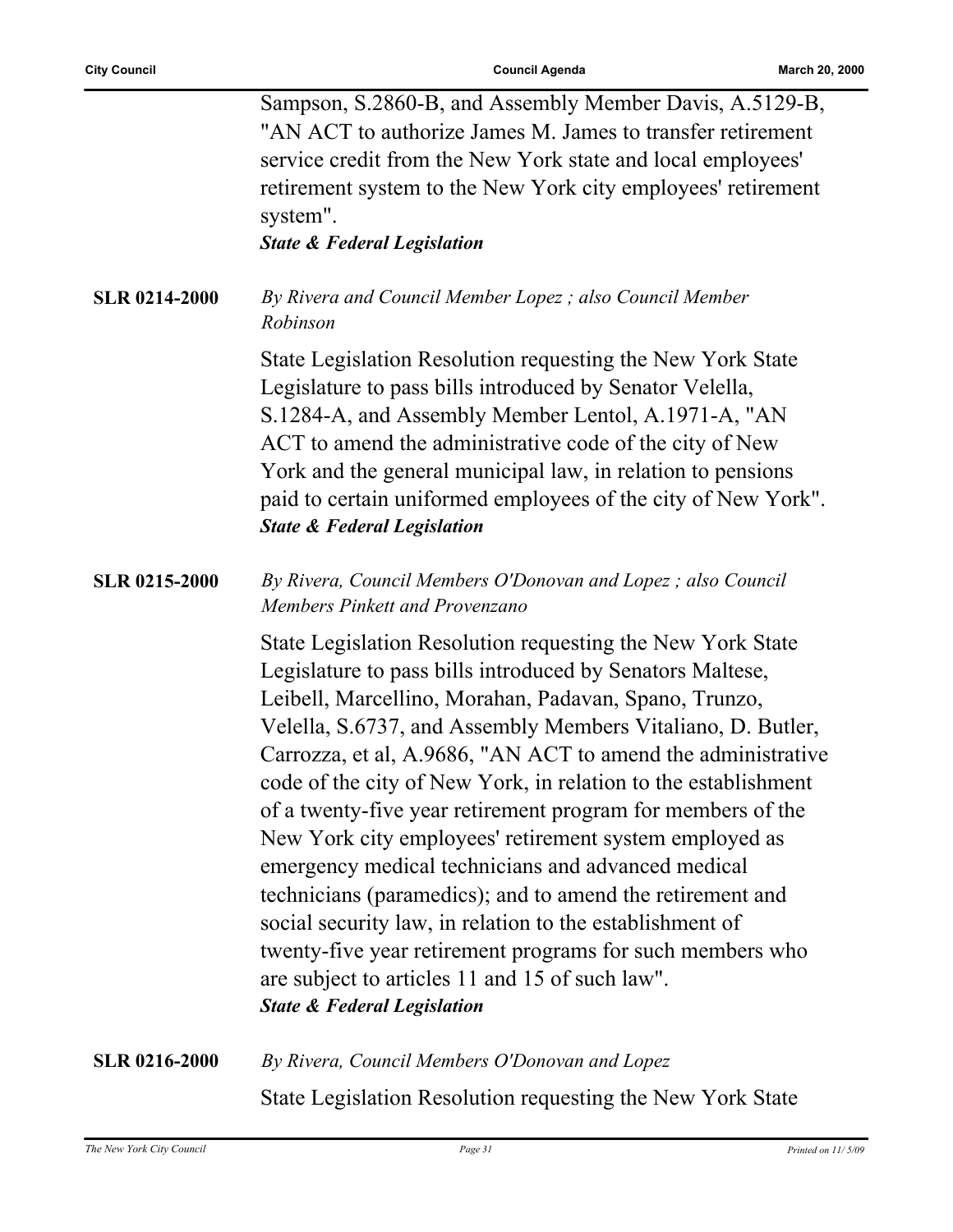|                      | Legislature to pass bills introduced by Senators Maltese,<br>Leibell, Marcellino, Padavan, Spano, Trunzo and Velella,<br>S.6694, and Assembly Members Vitaliano, Aubry, Carrozza,<br>McLaughlin, Nolan, Pheffer and Ramirez, et al, A.9646, "AN<br>ACT to amend the administrative code of the city of New<br>York, in relation to the establishment of a twenty-five year<br>retirement program for members of the New York city<br>employees' retirement system employed as fire alarm<br>dispatchers; and to amend the retirement and social security<br>law, in relation to the establishment of twenty-five year<br>retirement programs for such members who are subject to<br>articles 11 and 15 of such law".<br><b>State &amp; Federal Legislation</b> |
|----------------------|----------------------------------------------------------------------------------------------------------------------------------------------------------------------------------------------------------------------------------------------------------------------------------------------------------------------------------------------------------------------------------------------------------------------------------------------------------------------------------------------------------------------------------------------------------------------------------------------------------------------------------------------------------------------------------------------------------------------------------------------------------------|
| <b>SLR 0217-2000</b> | By Rivera, Council Members O'Donovan and Stabile; also Council<br>Members Harrison, Lasher, Pinkett, Marshall and Golden                                                                                                                                                                                                                                                                                                                                                                                                                                                                                                                                                                                                                                       |
|                      | State Legislation Resolution requesting the New York State<br>Legislature to pass bills introduced by Senator Goodman,<br>S.5760-A, and Assembly Member Vitaliano, A.6742-A,<br>"AN ACT to amend the administrative code of the city of New<br>York and the retirement and social security law, in relation to<br>the distribution of accidental death benefits".<br><b>State &amp; Federal Legislation</b>                                                                                                                                                                                                                                                                                                                                                    |
| Res 1243-2000        | By Council Members Robinson, Clarke, Lopez, Marshall and Abel;<br>also Council Members McCaffrey, Michels, O'Donovan, The<br>Speaker (Speaker Quinn), Rivera, Watkins and Wooten                                                                                                                                                                                                                                                                                                                                                                                                                                                                                                                                                                               |
|                      | Resolution calling upon the United States government to<br>accelerate and increase its aid and support for the international<br>relief effort underway in the flood ravaged country of<br>Mozambique.<br><b>IMMEDIATE CONSIDERATION or Parks, Recreation, Cultural</b>                                                                                                                                                                                                                                                                                                                                                                                                                                                                                         |
|                      | <b>Affairs and International Intergroup Relations</b>                                                                                                                                                                                                                                                                                                                                                                                                                                                                                                                                                                                                                                                                                                          |
| <b>Res</b> 1244-2000 | By Council Members Robles, Rivera, Lopez, Carrion, Eisland,<br>Espada, Linares, Marshall, Perkins, Reed, Rodriguez, Golden,<br>Ognibene and Provenzano; also Council Members DiBrienza,                                                                                                                                                                                                                                                                                                                                                                                                                                                                                                                                                                        |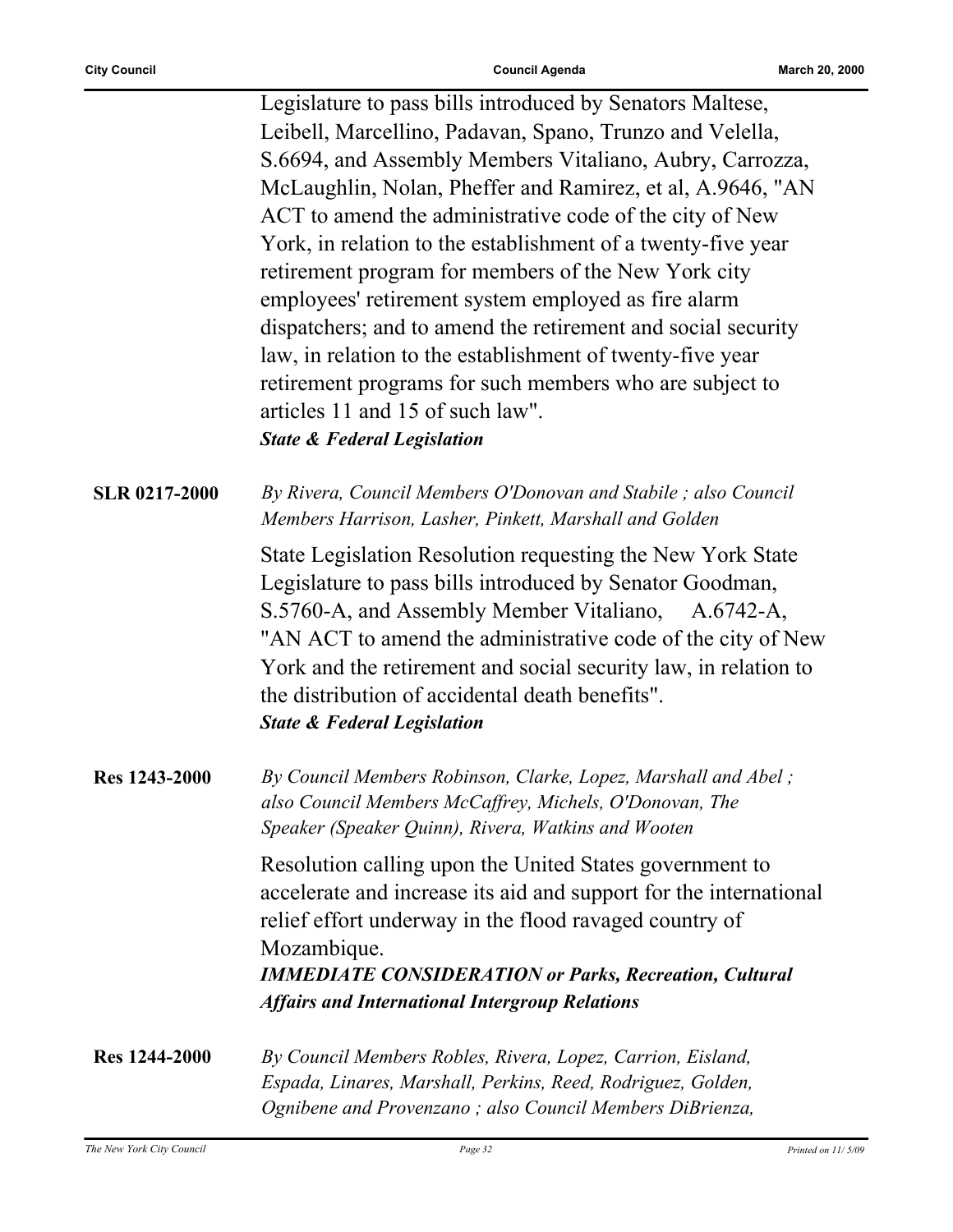|                      | McCaffrey, Michels, The Speaker (Speaker Quinn), Robinson and<br>Sabini                                                                                                                                                                                                                                                                                                                                                                                                                                                                                                                     |
|----------------------|---------------------------------------------------------------------------------------------------------------------------------------------------------------------------------------------------------------------------------------------------------------------------------------------------------------------------------------------------------------------------------------------------------------------------------------------------------------------------------------------------------------------------------------------------------------------------------------------|
|                      | Resolution calling for the establishment of a sister-city<br>relationship between New York City and Vieques, Puerto<br>Rico.<br>Parks, Recreation, Cultural Affairs and International Intergroup<br><b>Relations</b>                                                                                                                                                                                                                                                                                                                                                                        |
| <b>Res</b> 1245-2000 | By Council Members Rodriguez, Carrion, Espada, Linares, Lopez,<br>Marshall, Reed, Fiala and Golden; also Council Members<br>Eisland, McCaffrey, O'Donovan, The Speaker (Speaker Quinn),<br>Rivera, Robinson and Ognibene                                                                                                                                                                                                                                                                                                                                                                    |
|                      | Resolution calling upon the Board of Education to post a copy<br>of the Bill of Rights in every public school classroom.<br><b>Education</b>                                                                                                                                                                                                                                                                                                                                                                                                                                                |
| Res 1246-2000        | By Council Member Stabile; also Council Members Wooten and<br>Ognibene                                                                                                                                                                                                                                                                                                                                                                                                                                                                                                                      |
|                      | Resolution calling upon the members of the New York State<br>Legislature to enact Senate Bill No. 2191A, introduced by<br>Senator Serphin Maltese, which would clarify the definition of<br>physical injury and serious physical injury under the Penal<br>Law.<br><b>Public Safety</b>                                                                                                                                                                                                                                                                                                     |
| <b>SLR 0218-2000</b> | By Council Member Stabile; also Council Member Abel                                                                                                                                                                                                                                                                                                                                                                                                                                                                                                                                         |
|                      | State Legislation Resolution requesting the New York State<br>Legislature to pass a bill introduced by Assembly Member<br>Rhodd-Cummings, A.9424, "AN ACT authorizing the city of<br>New York to reconvey its interest in certain real property<br>acquired by in rem tax foreclosure in the borough of Queens<br>to former owner Bernadette C. Ernst, notwithstanding<br>expiration of the two year period within which application may<br>be made to the city to release its interest in property thus<br>acquired; Block No. 11820, Lot No. 38 on tax map for the<br>borough of Queens". |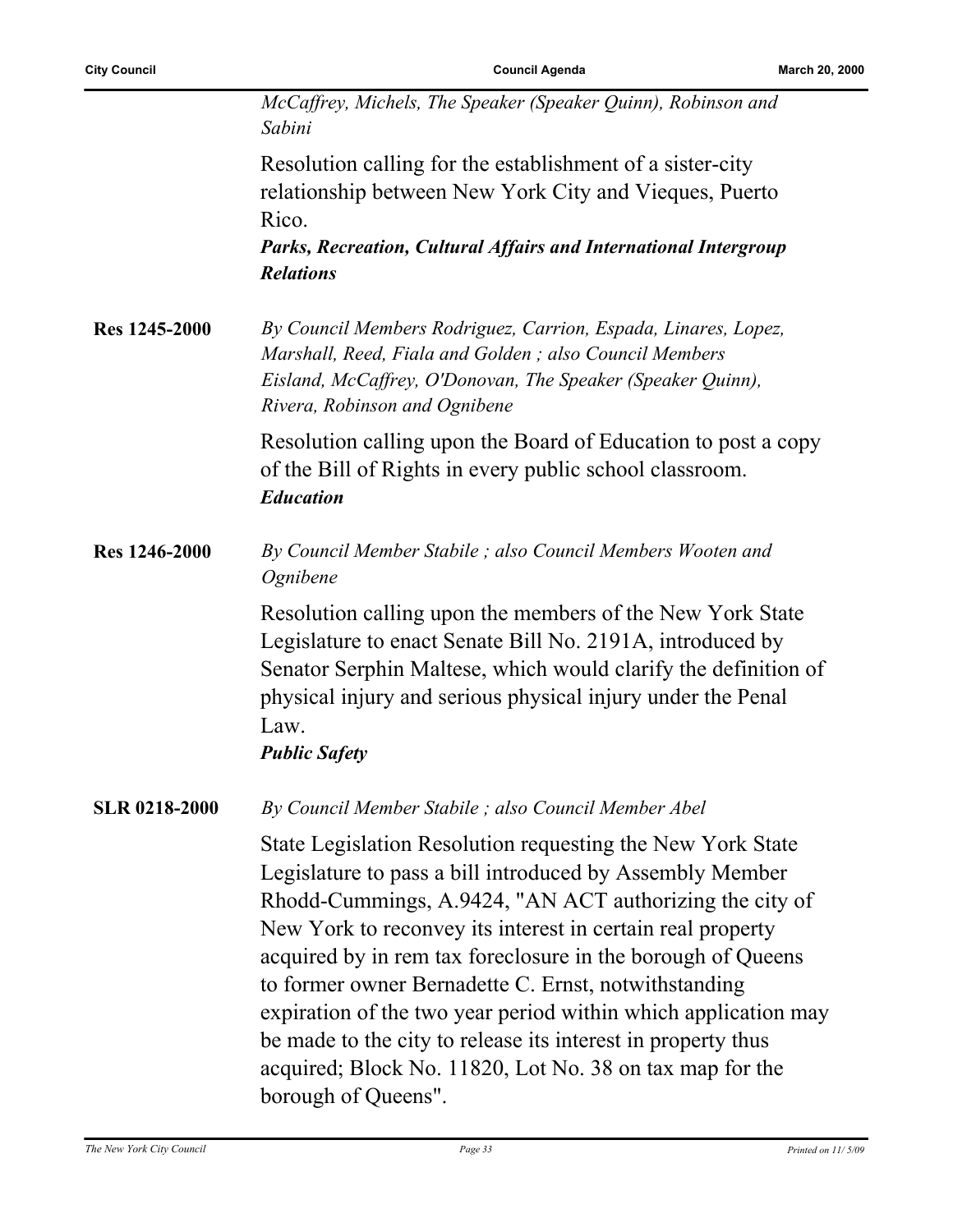|              | <b>State &amp; Federal Legislation</b>                                                                                                                                                                                                                                                                                                                                                                                                                                                                                                                 |
|--------------|--------------------------------------------------------------------------------------------------------------------------------------------------------------------------------------------------------------------------------------------------------------------------------------------------------------------------------------------------------------------------------------------------------------------------------------------------------------------------------------------------------------------------------------------------------|
| LU 0692-2000 | By Council Member Eisland                                                                                                                                                                                                                                                                                                                                                                                                                                                                                                                              |
|              | Application no. 20005269 HAX, an Urban Development<br>Action Area Project know as Boston Road North, located in<br>Community Board 3, Council District no. 16, Borough of the<br>Bronx. This matter is subject to Council review and action<br>pursuant to Article 16 of the New York General Municipal<br>Law, at the request of the New York City Department of<br>Housing Preservation and Development, and pursuant to §696<br>of the General Municipal Law for a real property tax<br>exemption.<br><b>Planning, Dispositions and Concessions</b> |
| LU 0693-2000 | By Council Member Eisland                                                                                                                                                                                                                                                                                                                                                                                                                                                                                                                              |
|              | Application no.20005270 HAX, an Urban Development<br>Action Area Project known as St. Ann's Phase I, located in<br>Community Board 1, Council District no. 17, Borough of the<br>Bronx. This matter is subject to Council review and action<br>pursuant to Article 16 of the New York General Municipal<br>Law, at the request of the New York City Department of<br>Housing Preservation and Development, and pursuant to §696<br>of the General Municipal Law for a real property tax<br>exemption.<br><b>Planning, Dispositions and Concessions</b> |
| LU 0694-2000 | By Council Member Eisland                                                                                                                                                                                                                                                                                                                                                                                                                                                                                                                              |
|              | Application no. 20005271 HAK, an Urban Development<br>Action Area Project, located at 201A Halsey Street, Council<br>District no. 36, Borough of Brooklyn. This matter is subject<br>to Council review and action pursuant to Article 16 of the<br>New York General Municipal Law, at the request of the New<br>York City Department of Housing Preservation and<br>Development, and pursuant to §696 of the General Municipal<br>Law for a real property tax exemption.<br><b>Planning, Dispositions and Concessions</b>                              |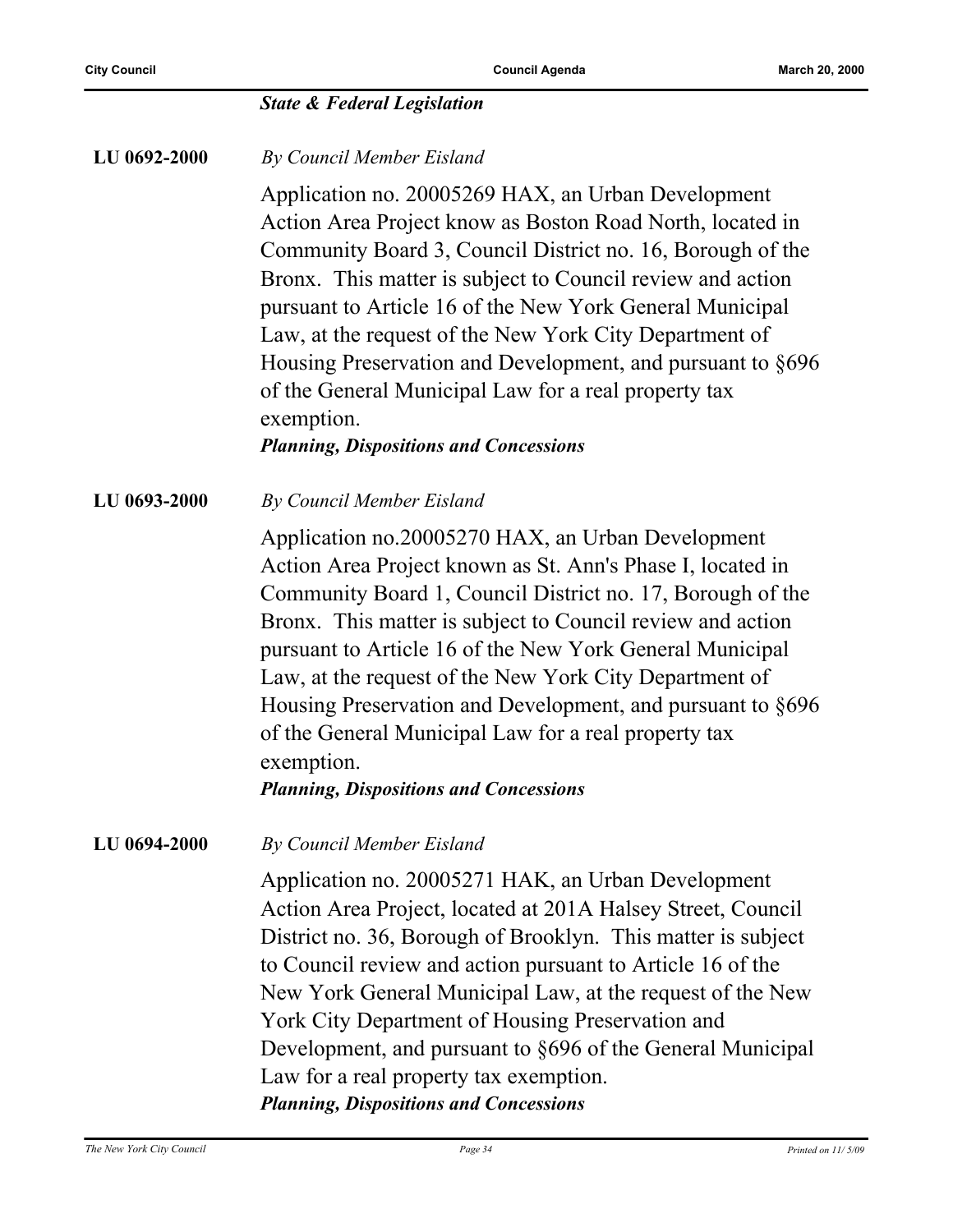| LU 0695-2000 | By Council Member Eisland                                                                                                                                                                                                                                                                                                                                                                                                                |
|--------------|------------------------------------------------------------------------------------------------------------------------------------------------------------------------------------------------------------------------------------------------------------------------------------------------------------------------------------------------------------------------------------------------------------------------------------------|
|              | Application no. 20005272 HAK, an Urban Development<br>Action Area Project, located in Community Board 3, Council<br>Districts no. 36 and 41, Borough of Brooklyn. This matter is<br>subject to Council review and action pursuant to Article 16 of<br>the New York General Municipal Law, at the request of the<br>New York City Department of Housing Preservation and<br>Development.<br><b>Planning, Dispositions and Concessions</b> |
| LU 0696-2000 | By Council Members Eisland and Linares                                                                                                                                                                                                                                                                                                                                                                                                   |
|              | Application no. 20005273 HAM, an Urban Development<br>Action Area Project, located at 14 East 125th Street, Council<br>District no. 9, Borough of Manhattan. This matter is subject<br>to Council review and action pursuant to Article 16 of the<br>New York General Municipal Law, at the request of the New<br>York City Department of Housing Preservation and<br>Development.<br><b>Planning, Dispositions and Concessions</b>      |
| LU 0697-2000 | By Council Members Eisland and Linares                                                                                                                                                                                                                                                                                                                                                                                                   |
|              | Application no. 20005274 HAM, an Urban Development<br>Action Area Project, located at 3281 and 3283 Broadway,<br>Council District no. 7, Borough of Manhattan. This matter is<br>subject to Council review and action pursuant to Article 16 of<br>the New York General Municipal Law, at the request of the<br>New York City Department of Housing Preservation and<br>Development.<br><b>Planning, Dispositions and Concessions</b>    |
| LU 0698-2000 | By Council Member Eisland                                                                                                                                                                                                                                                                                                                                                                                                                |
|              | Application no. 20005275 HAM, an Urban Development<br>Action Area Project, located at 610 West 140th Street,<br>Council District no. 7, Borough of Manhattan. This matter is<br>subject to Council review and action pursuant to Article 16 of                                                                                                                                                                                           |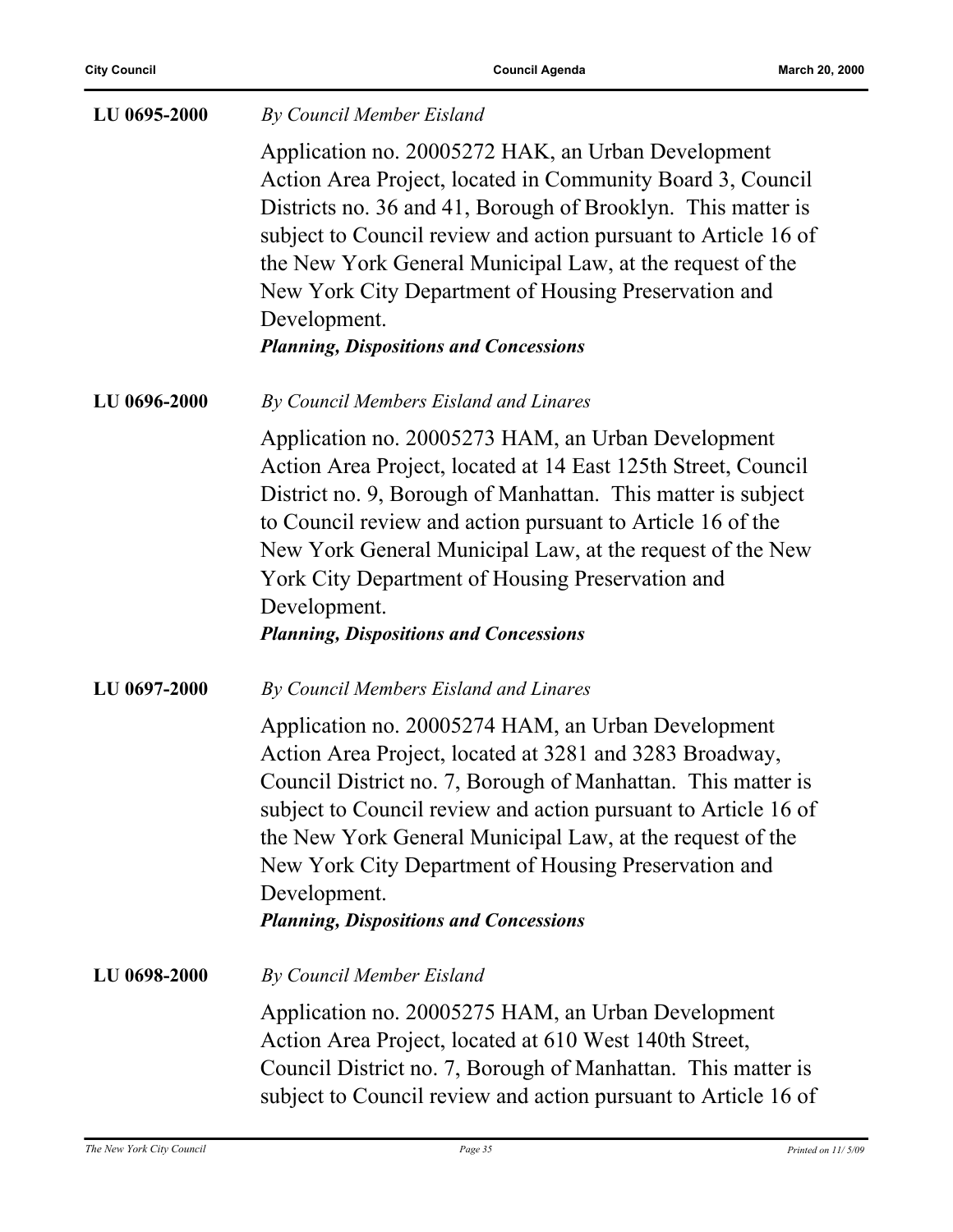|              | the New York General Municipal Law, at the request of the<br>New York City Department of Housing Preservation and<br>Development, and pursuant to §696 of the General Municipal<br>Law for a real property tax exemption.<br><b>Planning, Dispositions and Concessions</b>                                                                                                                                                                                                                                                                                 |
|--------------|------------------------------------------------------------------------------------------------------------------------------------------------------------------------------------------------------------------------------------------------------------------------------------------------------------------------------------------------------------------------------------------------------------------------------------------------------------------------------------------------------------------------------------------------------------|
| LU 0699-2000 | By Council Member Eisland                                                                                                                                                                                                                                                                                                                                                                                                                                                                                                                                  |
|              | Application no. 20005276 HAK, an Urban Development<br>Action Area Project known as Prospect Heights, located in<br>Community Board 8, Council District no. 35, Borough of<br>Brooklyn. This matter is subject to Council review and action<br>pursuant to Article 16 of the New York General Municipal<br>Law, at the request of the New York City Department of<br>Housing Preservation and Development, and pursuant to §696<br>of the General Municipal Law for a real property tax<br>exemption.<br><b>Planning, Dispositions and Concessions</b>      |
| LU 0700-2000 | By Council Member Eisland                                                                                                                                                                                                                                                                                                                                                                                                                                                                                                                                  |
|              | Application no. 20005277 HAK, an Urban Development<br>Action Area Project known as Bushwick West Phase 1,<br>located in Community Board 4, Council District no. 34,<br>Borough of Brooklyn. This matter is subject to Council<br>review and action pursuant to Article 16 of the New York<br>General Municipal Law, at the request of the New York City<br>Department of Housing Preservation and Development, and<br>pursuant to §696 of the General Municipal Law for a real<br>property tax exemption.<br><b>Planning, Dispositions and Concessions</b> |
| LU 0701-2000 | By Council Member Eisland                                                                                                                                                                                                                                                                                                                                                                                                                                                                                                                                  |
|              | Uniform land use review procedure, application no. C 000065<br>MMK, pursuant to §197-c and §197-d of the New York City<br>Charter, changes to the City Map, Borough of Brooklyn,<br>Council District no. 47. This application is subject to Council<br>review and action only if appealed to the Council pursuant to                                                                                                                                                                                                                                       |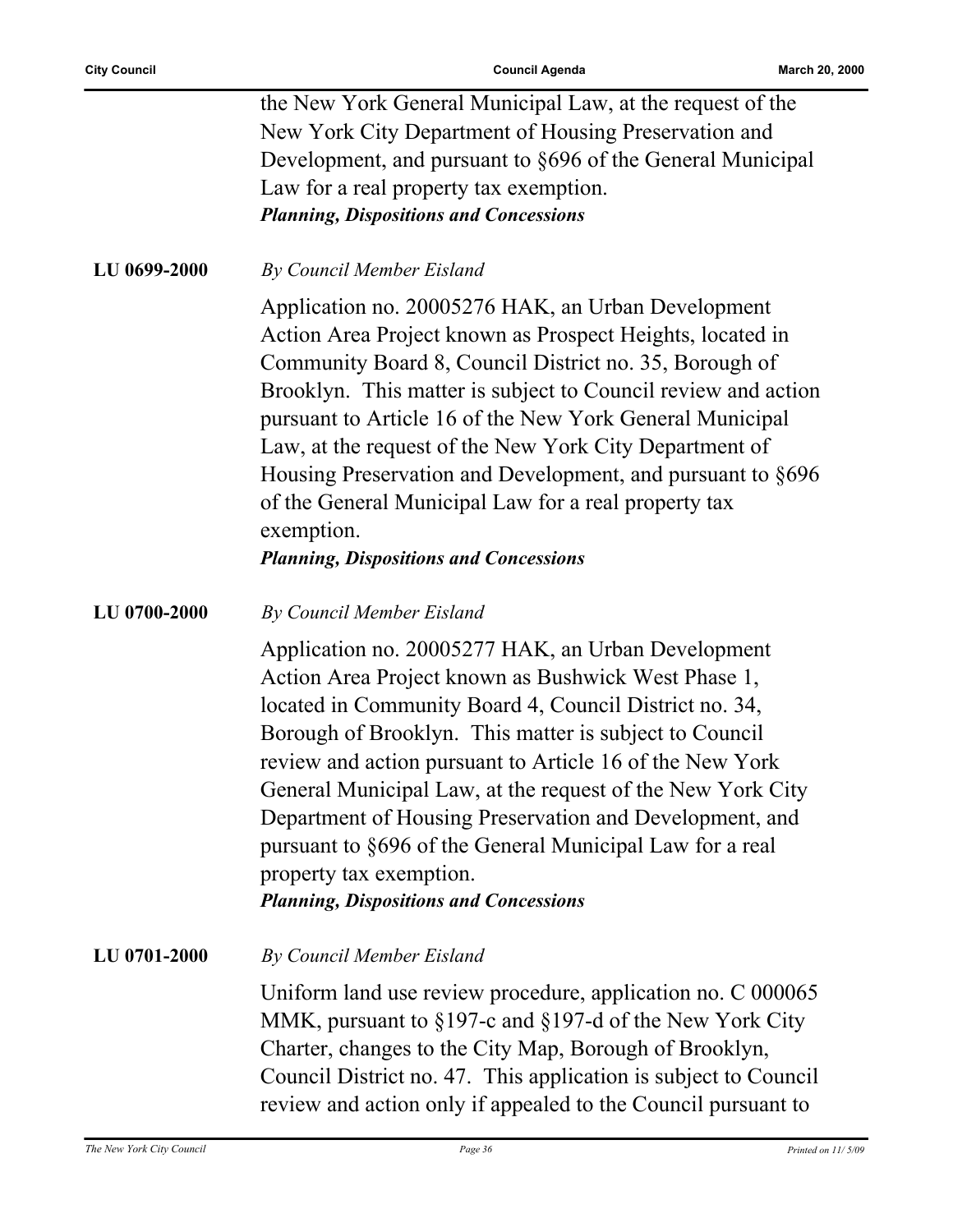|              | $\S 197-d(b)(2)$ of the Charter or called up by vote of the                                                                                                                                                                                                                                                                                                                                                                                                                                                                                                                                               |
|--------------|-----------------------------------------------------------------------------------------------------------------------------------------------------------------------------------------------------------------------------------------------------------------------------------------------------------------------------------------------------------------------------------------------------------------------------------------------------------------------------------------------------------------------------------------------------------------------------------------------------------|
|              | Council pursuant to $\S 197-d(b)(3)$ of the Charter and $\S 11.20$                                                                                                                                                                                                                                                                                                                                                                                                                                                                                                                                        |
|              | of the Rules of the Council.                                                                                                                                                                                                                                                                                                                                                                                                                                                                                                                                                                              |
|              | <b>Planning, Dispositions and Concessions</b>                                                                                                                                                                                                                                                                                                                                                                                                                                                                                                                                                             |
| LU 0702-2000 | By Council Member Eisland                                                                                                                                                                                                                                                                                                                                                                                                                                                                                                                                                                                 |
|              | Uniform land use review procedure, application no. C 000098<br>MCK, pursuant to §197-c and §197-d of the New York City<br>Charter, a major concession for a baseball stadium and related<br>facilities, Borough of Brooklyn, Council District no. 47. This<br>application is subject to Council review and action only if<br>appealed to the Council pursuant to $\S 197-d(b)(2)$ of the<br>Charter or called up by vote of the Council pursuant to<br>$\S 197-d(b)(3)$ of the Charter and $\S 11.20$ of the Rules of the<br>Council.<br><b>Planning, Dispositions and Concessions</b>                    |
| LU 0703-2000 | By Council Member Eisland                                                                                                                                                                                                                                                                                                                                                                                                                                                                                                                                                                                 |
|              | Uniform land use review procedure application no. C 990288<br>PPK, pursuant to §197-c and §197-d of the New York City<br>Charter concerning the disposition of twenty-three (23)<br>city-owned properties, located in Community Board 4,<br>Borough of Brooklyn, in Council Districts no. 34 and 37.<br>This application is subject to review and action by the Land<br>Use Committee only if appealed to the Council pursuant to<br>$\S 197-d(b)(2)$ of the Charter or called up by vote of the<br>Council pursuant to $\S 197-d(b)(3)$ of the Charter.<br><b>Planning, Dispositions and Concessions</b> |
| LU 0704-2000 | By Council Member Eisland                                                                                                                                                                                                                                                                                                                                                                                                                                                                                                                                                                                 |
|              | Uniform land use review procedure application no. C 000037<br>PPK, pursuant to §197-c and §197-d of the New York City<br>Charter concerning the disposition of seventy-five (75)<br>city-owned properties, located in Community Board 5,<br>Borough of Brooklyn, in Council Districts no. 37 and 47.<br>This application is subject to review and action by the Land                                                                                                                                                                                                                                      |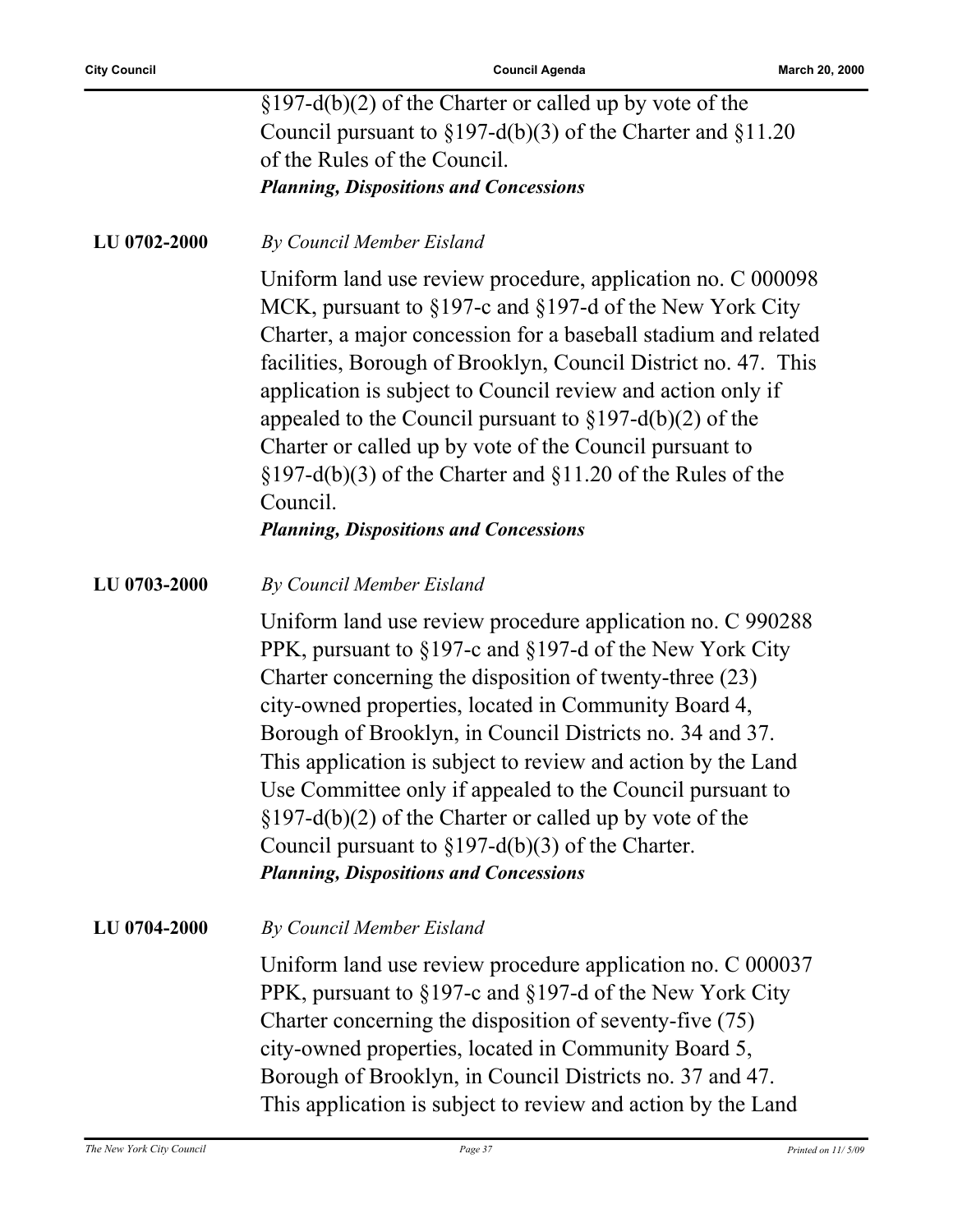|              | Use Committee only if appealed to the Council pursuant to<br>$\S 197-d(b)(2)$ of the Charter or called up by vote of the<br>Council pursuant to $\S 197-d(b)(3)$ of the Charter.<br><b>Planning, Dispositions and Concessions</b>                                                                                                                                                                                      |
|--------------|------------------------------------------------------------------------------------------------------------------------------------------------------------------------------------------------------------------------------------------------------------------------------------------------------------------------------------------------------------------------------------------------------------------------|
| LU 0705-2000 | By Council Member Eisland                                                                                                                                                                                                                                                                                                                                                                                              |
|              | Uniform Land Use Review Procedure application no.<br>20000354 ZMM, pursuant to $\S197$ -c and $\S197$ -d of the New<br>York City Charter, concerning changes to the zoning map,<br>Borough of Manhattan, Council District no. 6.<br><b>Landmarks, Public Sitings and Maritime Uses</b>                                                                                                                                 |
| LU 0706-2000 | By Council Member Eisland                                                                                                                                                                                                                                                                                                                                                                                              |
|              | Landmarks Preservation Commission designation no. DL -<br>311, LP - 2053, pursuant to §3020 of the New York City<br>Charter, concerning the designation of the St. George's<br>Espiscopal Church, located at 38-02 Main Street (aka 135-33)<br>39th Avenue) Flushing, Borough of Queens, Council District<br>no. 7, as a landmark. (Non-ULURP no. 20005238 HKQ).<br><b>Landmarks, Public Sitings and Maritime Uses</b> |
| LU 0707-2000 | By Council Member Eisland                                                                                                                                                                                                                                                                                                                                                                                              |
|              | Uniform Land Use Review Procedure application no.<br>19990418 ZMM, pursuant to $\S197$ -c and $\S197$ -d of the New<br>York City Charter, concerning changes to the zoning map, a<br>M1-5 District to a C6-2 District, Borough of Manhattan,<br>Council District no. 3.<br><b>Zoning and Franchises</b>                                                                                                                |
| LU 0708-2000 | By Council Member Eisland                                                                                                                                                                                                                                                                                                                                                                                              |
|              | Uniform Land Use Review Procedure application no.<br>20000126 ZMM, pursuant to $\S197$ -c and $\S197$ -d of the New<br>York City Charter, concerning changes to the zoning map,<br>from a $C$ 5-3 (Mid) to a $C$ 6-6 (Mid) classification, Borough of<br>Manhattan, Council District no. 3.<br><b>Zoning and Franchises</b>                                                                                            |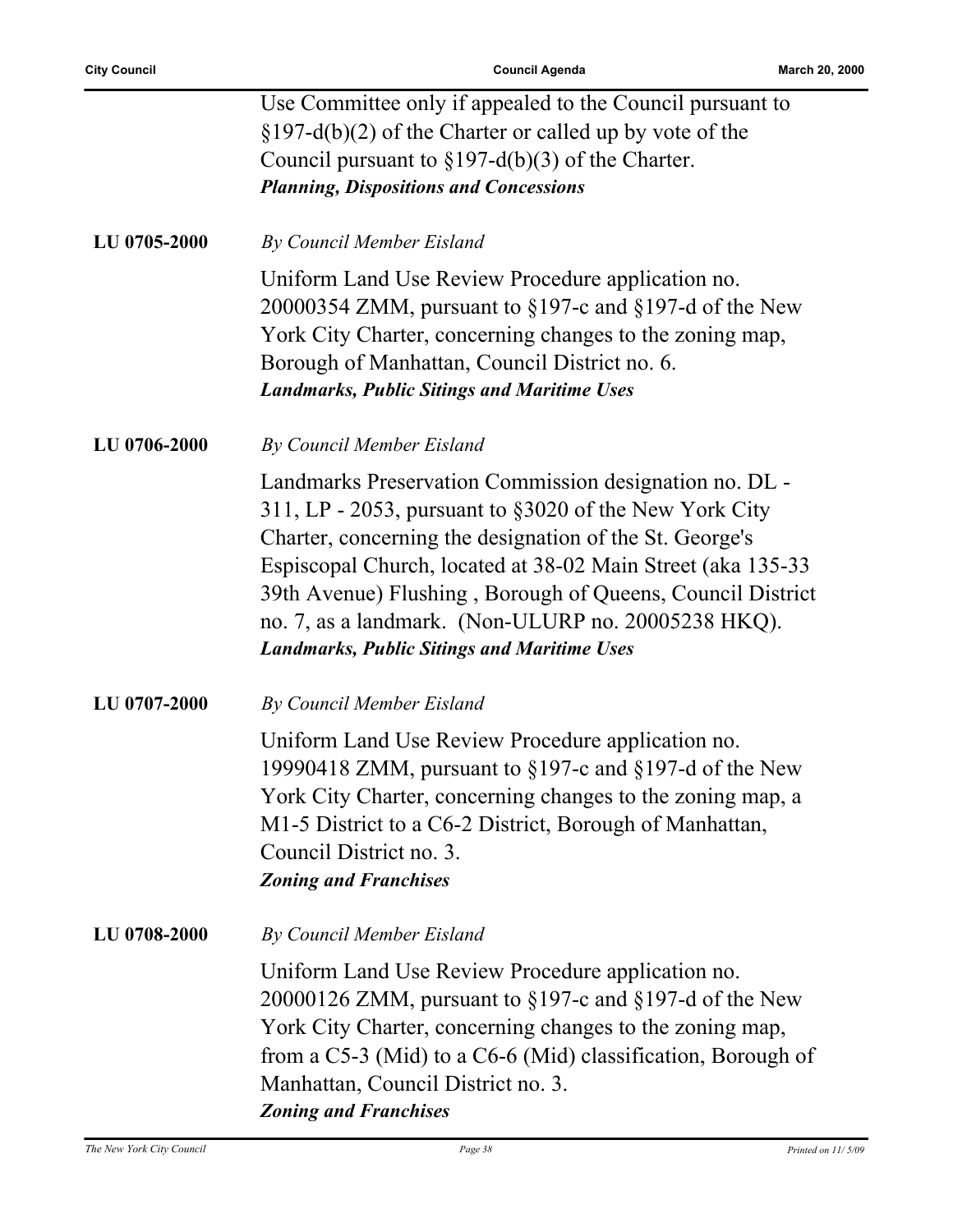| LU 0709-2000 | By Council Member Eisland                                                                                                                                                                                                                                                                                                                                                                        |
|--------------|--------------------------------------------------------------------------------------------------------------------------------------------------------------------------------------------------------------------------------------------------------------------------------------------------------------------------------------------------------------------------------------------------|
|              | Landmarks Preservation Commission designation no. DL -<br>311, LP - 2047, pursuant to §3020 of the New York City<br>Charter, concerning the designation of the Williamsbridge<br>Reservoir Keeper's House, located at 3450 Putnam Place,<br>Borough of the Bronx, Council District no. 11, as a landmark.<br>(Non-ULURP no. 20005235 HKX).<br><b>Landmarks, Public Sitings and Maritime Uses</b> |
| LU 0710-2000 | By Council Member Eisland                                                                                                                                                                                                                                                                                                                                                                        |
|              | Landmarks Preservation Commission designation no. DL -<br>311, LP - 2048, pursuant to §3020 of the New York City<br>Charter, concerning the designation of the Tremont Baptist<br>Church, located at 324 East Tremont Avenue, Borough of the<br>Bronx, Council District no. 14, as a landmark. (Non-ULURP)<br>no. 20005236 HKX).<br><b>Landmarks, Public Sitings and Maritime Uses</b>           |
| LU 0711-2000 | By Council Members Eisland and Sabini                                                                                                                                                                                                                                                                                                                                                            |
|              | Resolution affirming the designation by the Landmarks<br>Preservation Commission of the (Former) Hamilton Theater,<br>located at 3560-3568 Broadway (a.k.a. 559-561 West 146th<br>Street) (Block 2078, Lot 1 in part), Manhattan, Designation<br>List No. 311, LP-2052 (L.U. No. 711; 20005237 HKM; N<br>000396 HKM).<br><b>Landmarks, Public Sitings and Maritime Uses</b>                      |
| LU 0712-2000 | By Council Member Eisland                                                                                                                                                                                                                                                                                                                                                                        |
|              | Uniform Land Use Review Procedure application no.<br>20000380 ZMR, pursuant to $\S197$ -c and $\S197$ -d of the New<br>York City Charter, concerning changes to the zoning map,<br>Borough of Staten Island, Council District no. 49.<br><b>Zoning and Franchises</b>                                                                                                                            |
| LU 0713-2000 | By Council Member Eisland                                                                                                                                                                                                                                                                                                                                                                        |

*The New York City Council Page 39 Printed on 11/ 5/09*